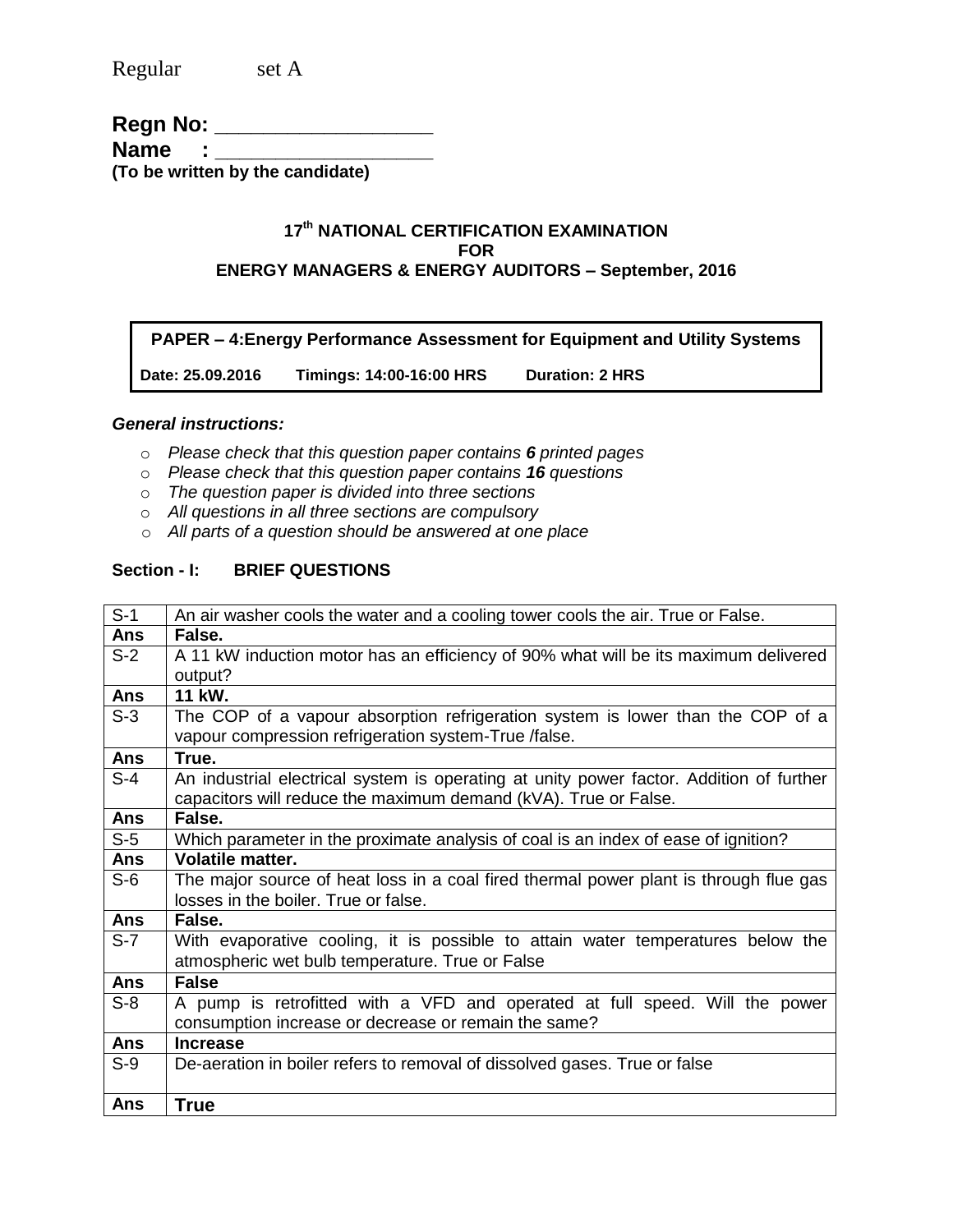| $S-10$ | In a compressed air system, the function of the after cooler is to reduce the work of<br>compression. True or False |
|--------|---------------------------------------------------------------------------------------------------------------------|
| Ans    | <b>False</b>                                                                                                        |

*…………. End of Section - I ………….*

# Section - II: SHORT NUMERICAL QUESTIONS

| $L-1$ | In a petrochemical industry the LP & HP boilers have the same evaporation ratio<br>of 14 using the same fuel oil. The operating details of LP & HP boiler are given<br>below:                                                                                                                                                                                            |                                                                                                                                                          |                                                                                               |  |  |  |  |  |
|-------|--------------------------------------------------------------------------------------------------------------------------------------------------------------------------------------------------------------------------------------------------------------------------------------------------------------------------------------------------------------------------|----------------------------------------------------------------------------------------------------------------------------------------------------------|-----------------------------------------------------------------------------------------------|--|--|--|--|--|
|       | <b>Particulars</b><br><b>Pressure</b><br><b>Temperature</b><br><b>Enthalpy of steam</b><br><b>Enthalpy of feed water</b><br><b>Evaporation Ratio</b>                                                                                                                                                                                                                     | <b>LP Boiler</b><br>10 Kg./cm $2a$<br><b>Saturated Steam</b><br>665 Kcal/kg<br>$80^{\circ}$ C<br>14                                                      | <b>HP Boiler</b><br>32 Kg./cm $2a$<br>$400^{\circ}$ C<br>732 Kcal/kg<br>$105^{\circ}$ C<br>14 |  |  |  |  |  |
|       | Find out the efficiency of HP boiler if the LP boiler efficiency is 80%.                                                                                                                                                                                                                                                                                                 |                                                                                                                                                          |                                                                                               |  |  |  |  |  |
| Ans   | $= ER. (hg - hf) / GCV$<br>Effy n<br>$Effy_{L,P}n_1$<br>$= 0.8 = 14 \times (665 - 80) / GCV$<br>Effy <sub>H,P</sub> $n_2$ = 14 x(732 – 105) / GCV<br>Effy <sub>H,P</sub> $n_2$ = 14 x(732 – 105) / GCV<br>Effy <sub>H,P</sub> $n_2$ / Effy <sub>L,P</sub> $n_1$ = (732 – 105)0.8 / (665 – 80) = 0. 8574 = 85.74%                                                         |                                                                                                                                                          |                                                                                               |  |  |  |  |  |
|       |                                                                                                                                                                                                                                                                                                                                                                          | Or                                                                                                                                                       |                                                                                               |  |  |  |  |  |
|       | Effy <sub>L.P</sub> $n_1 = 0.8 = 14 \times (665 - 80) / GCV$<br>Effy <sub>H.P</sub> $n_2$ = 14 x(732 – 105) / GCV                                                                                                                                                                                                                                                        | $GCV = 14x(665-80) / 0.8$ = 10237.5kcal/kg<br>$= 14 x(732 - 105) / 10237.5 = 0.8574 = 85.74\%$                                                           |                                                                                               |  |  |  |  |  |
| $L-2$ | While carrying out an energy audit of a pumping system, the treated water flow<br>(in open channel) was measured by the tracer method. 20% salt solution was<br>used as the tracer which was dosed @ 2 lts/min. The water analysis about 500<br>mtrs away revealed salt concentration of 0.5%. Assuming complete mixing and<br>no losses, calculate the water flow rate. |                                                                                                                                                          |                                                                                               |  |  |  |  |  |
| Ans   | 20% salt solution<br>$=$<br>0.5% salt solution<br>$=$<br>Dosing rate<br>$=$<br>Salt added in water<br>$=$<br><b>Total flow</b><br>$=$<br>Water flow rate<br>$=$                                                                                                                                                                                                          | 200 gms of salt in 1 Litre of water<br>5 gms of salt in 1 litre of water<br>2 lts/min<br>$2 \times 200$<br>$400/5 =$<br>$80 - 2$<br>$=$ $-$<br><b>Or</b> | $=$ 400 gms/min<br>80 Its/min<br>78 lts/min                                                   |  |  |  |  |  |
|       | $C1V1 = C2V2$                                                                                                                                                                                                                                                                                                                                                            | $V2 = C1V1/C2 = 0.2x2/0.005 = 80$ lts/min<br>Actual flow = total flow - dosage flow = $80-2$ =78 lts/min                                                 |                                                                                               |  |  |  |  |  |
|       |                                                                                                                                                                                                                                                                                                                                                                          | End of Section - II                                                                                                                                      |                                                                                               |  |  |  |  |  |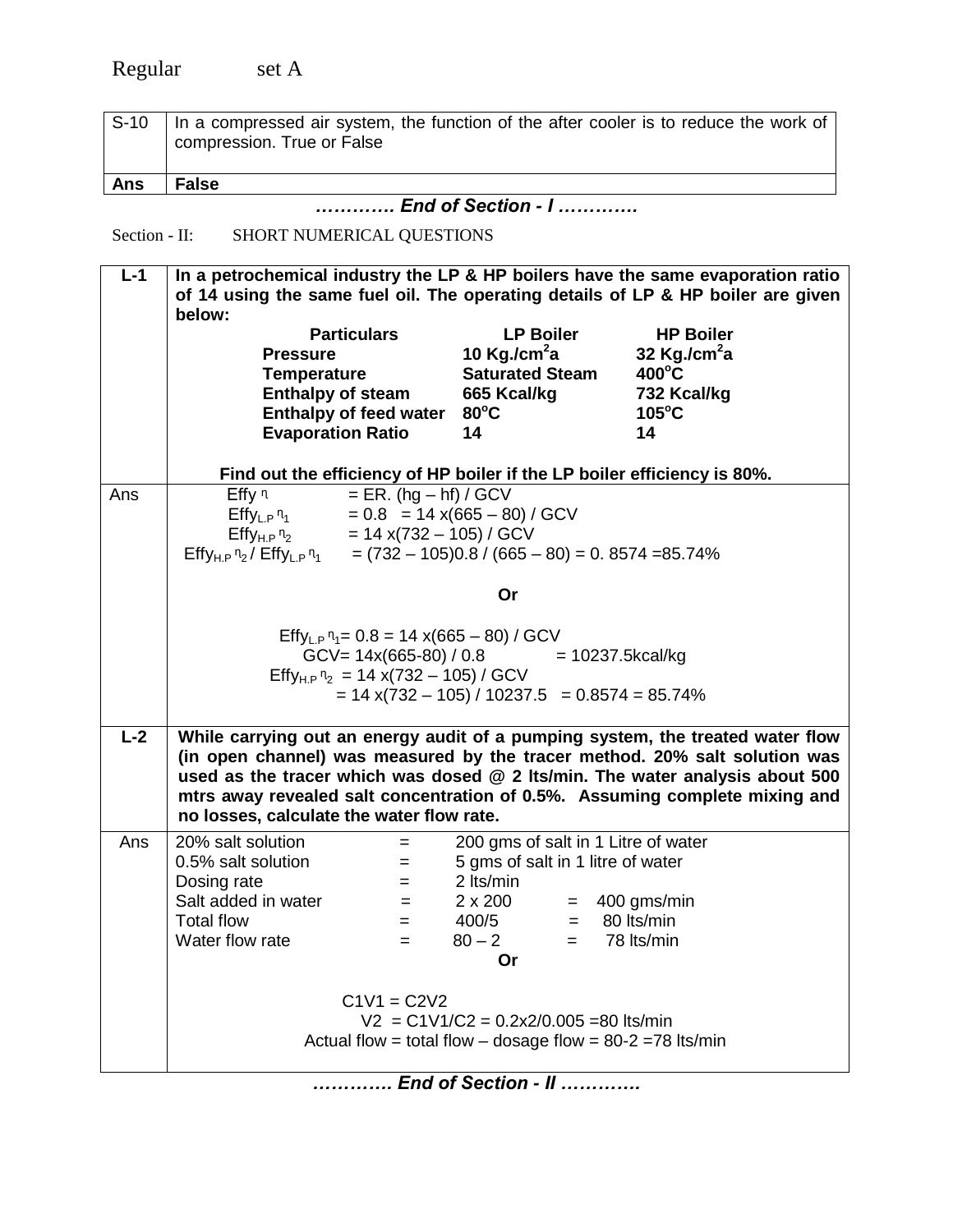# **Section - III: LONG NUMERICAL QUESTIONS**

| S.No            | <b>Parameter</b>                                                                                                                                                                                                                                | <b>Before</b><br>refurbishment    | <b>After</b><br>refurbishment     |
|-----------------|-------------------------------------------------------------------------------------------------------------------------------------------------------------------------------------------------------------------------------------------------|-----------------------------------|-----------------------------------|
| 1               | CW inlet temp to CT                                                                                                                                                                                                                             | $35^{\circ}$ C                    | $35^{\circ}$ C                    |
| $\overline{2}$  | Atmospheric air<br>conditions                                                                                                                                                                                                                   | WbT-25 °C,<br>$DbT - 38^{\circ}C$ | WbT-25 °C,<br>$DbT - 38^{\circ}C$ |
| 3               | COC                                                                                                                                                                                                                                             | 3.5                               | 5                                 |
| $\overline{4}$  | Suction head of CW<br>pump                                                                                                                                                                                                                      | $-1m$                             | $-1m$                             |
| 5               | Discharge pressure of<br>CW pump                                                                                                                                                                                                                | $4\text{kg/cm}^2$ (g)             | $4\text{kg/cm}^2$ (g)             |
| $6\phantom{1}6$ | Efficiency<br>CW Pump<br>CW Pump motor<br>CT fan<br>CT fan motor                                                                                                                                                                                | 54%<br>89%<br>55%<br>90%          | 53%<br>89%<br>54%<br>90%          |
| $\overline{7}$  | Pressure developed by<br>CT fan                                                                                                                                                                                                                 | 20mmwc                            | 20mmwc                            |
| 8               | <b>Effectiveness of CT</b>                                                                                                                                                                                                                      | 60 %                              | 70%                               |
| 9               | $\overline{L/G}$ ratio                                                                                                                                                                                                                          | $\overline{1.5}$                  | 1.5                               |
| 10              | Density of air                                                                                                                                                                                                                                  | 1.29 $\overline{\text{kg/m}^3}$   | 1.29kg/ $\overline{m}^3$          |
| Find out<br>1.  | As a result of cooling tower refurbishment the effectiveness has increased from 60% to 70<br>%. Also with improved water treatment the COC has increased to 5.<br>Reduction in power consumption of pump and fan due to improvements in cooling |                                   |                                   |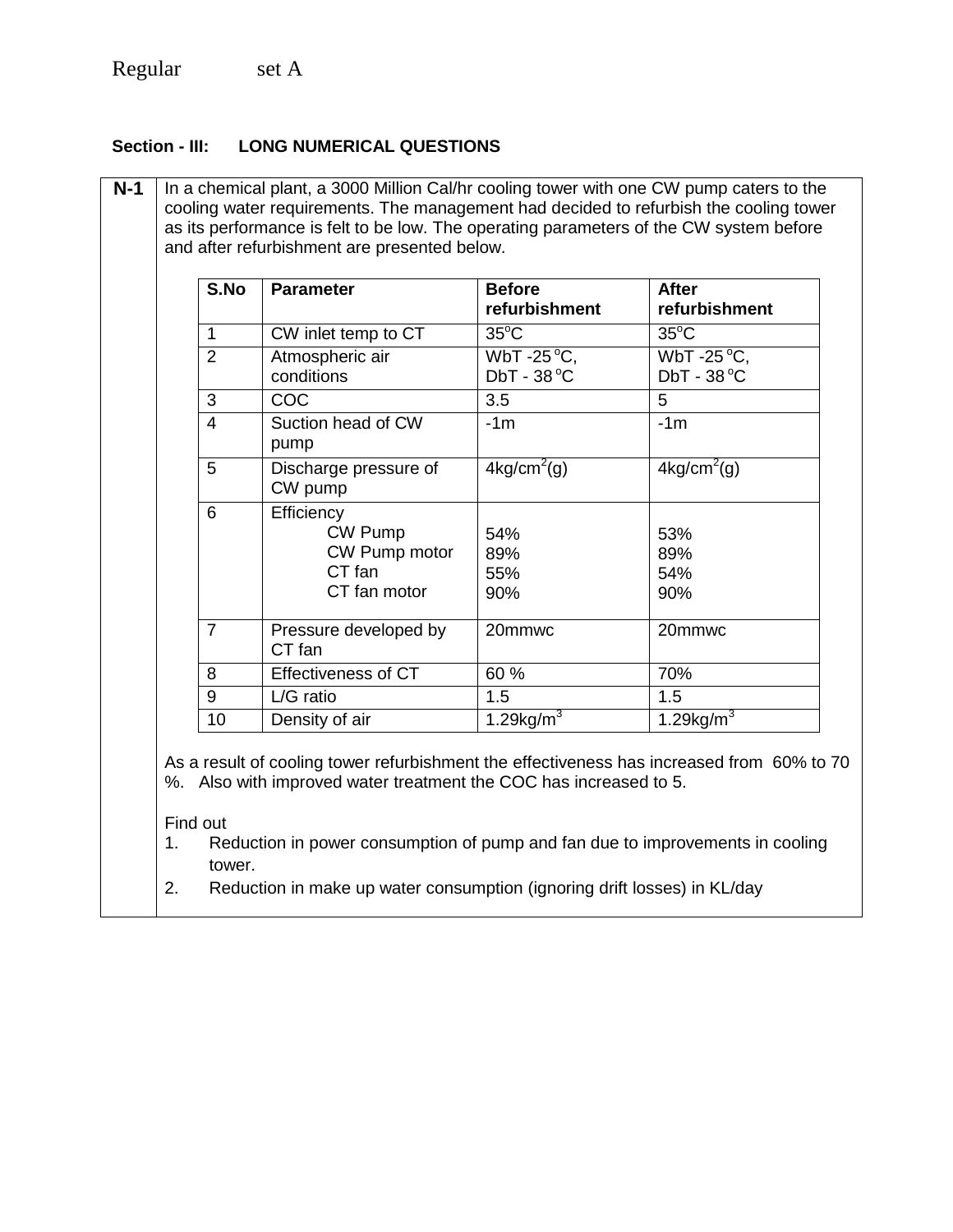| <b>Paramet</b> | Equation /                                                    | <b>Before</b>                    | After refurbishment             |
|----------------|---------------------------------------------------------------|----------------------------------|---------------------------------|
| er             | formulae                                                      | refurbishment                    |                                 |
| Effectiven     | $=$ (T <sub>CWi</sub> -T <sub>CW0</sub> )/(T <sub>CWi</sub> - | $0.6 = (35 - T_{CWO})/(35 -$     | 0.7=(35- $T_{CWO}$ )/(35-       |
| ess            | WbT)                                                          | 25)                              | 25)                             |
|                |                                                               | $T_{\text{CWO}} = 29 \text{ °C}$ | $T_{CWO}$ = 28 °C               |
| CW flow        | = heat load/ $(T_{\text{CWi}}$ -                              | $=(3000x10^6/10^3)/($            | $=(3000x10^{6}/10^{3})/(35-$    |
| rate Q         | $T_{\text{CWO}}$                                              | $35 - 29$                        | (28)                            |
|                |                                                               | $= 500000$ kg/h                  | $= 428571$ kg/h                 |
|                |                                                               | $= 500$ m3/h                     | $= 429 \text{ m}^3/\text{hr}$   |
| Evaporati      | $=1.8$ *.00085*CW                                             | 1.8x0.00085x500x                 | 1.8x.00085x429x(35-             |
| on loss        | flow x Range                                                  | $(35-29)$                        | $(28) = 4.59$ m <sup>3</sup> /h |
|                |                                                               | $= 4.59 \text{ m}^3/\text{h}$    |                                 |
| <b>Blow</b>    | $=$ Evaporation                                               | $\overline{=}$ 4.59/(3.5-1)      | $4.59/(5-1)$                    |
| down loss      | Loss/(COC-1)                                                  | $= 1.84 \text{ m}^3/\text{h}$    | $= 1.15 \text{ m}^3/\text{h}$   |
| Total          | = Eva loss+ Blow                                              | $= 4.59 + 1.84$                  | $=4.59+1.15$                    |
| water          | down loss                                                     | $= 6.43$ m <sup>3</sup> /h       | $=$ 5.74 m <sup>3</sup> /h      |
| loss           |                                                               |                                  |                                 |
| Make-up        | = Total water loss                                            | $= 6.43 \times 24$               | $= 5.74 \times 24$              |
| water          | $x$ 24hrs                                                     | $= 154.2 \, m^3$ /day            | $= 137.76 m3/day$               |
|                |                                                               | $=154.2KL/day$                   | $=137.76$ KL/day                |
| Total          | = discharge head-                                             | $= 40$ -(-1) = 41 mWC            | $= 40$ -(-1) = 41 mWC           |
| head H         | suction head                                                  |                                  |                                 |
| Pump           | $=$                                                           | $=$                              | $=$                             |
| <b>LKW</b>     | $((Q*1000/3600)*(H*$                                          | (500*1000/3600)*(41              | (429*1000/3600)*(41             |
|                | $9.81$ )/1000                                                 | *9.81)/1000                      | *9.81)/1000                     |
|                |                                                               | $= 55.86$ KW                     | $= 47.9$ kW                     |
| Pump           | $=$ Pump                                                      | $=55.86/0.54$                    | $= 47.9/0.53$                   |
| input          | LKW/Eff.Pump                                                  | $=103.4$ kW                      | $= 90.4$ kW                     |
| <b>Motor</b>   | $= Pump$                                                      | $= 103.4/0.89$                   | $=90.4/0.89$                    |
| input          | input/motor eff                                               | $=116.2$ kW                      | $= 101.6kW$                     |
| Air flow in    | $=[($ CW flow) $x1000]/$                                      | $=$                              | $=$                             |
| CT fan         | $[((L/G)]^*1.29)$                                             | (500x1000/(1.5x1.29)             | (429x1000/(1.5x1.29)            |
| $Q_f$          |                                                               | $= 258398 \text{ m}^3/\text{h}$  |                                 |
|                |                                                               |                                  | $= 221705m^3/h$                 |
| $H_f$          | Pressure developed                                            | $= 20$ mmWC                      | $= 20$ mmWC                     |
|                | by fan $H_f$                                                  |                                  |                                 |
| Air KW         | $= [(Qf in m3/h)*(Hf)]$                                       | $=(258398*20)/(3600*$            | $=(221705*20)/(3600*$           |
|                | ın                                                            | 102)                             | 102)                            |
|                | mmWC)]/(3600*102                                              | $=14.07$ kW                      | $= 12.08$ kW                    |
|                |                                                               |                                  |                                 |
| Fan            | =Air KW/(FanEffi x                                            | $=14.07/(0.55*0.9)$              | $=12.058/(0.54*0.9)$            |
| motor<br>input | Motor Eff)                                                    | $= 28.43kW$                      | $= 24.9$ kW                     |

(1) Reduction in power of pump and motor =  $(116.2+28.43) - (101.6+24.9) = 18.13$  kW

(2) Reduction in makeup water =  $154.2 - 137.76 = 16.44$  or  $16.5$  KL/day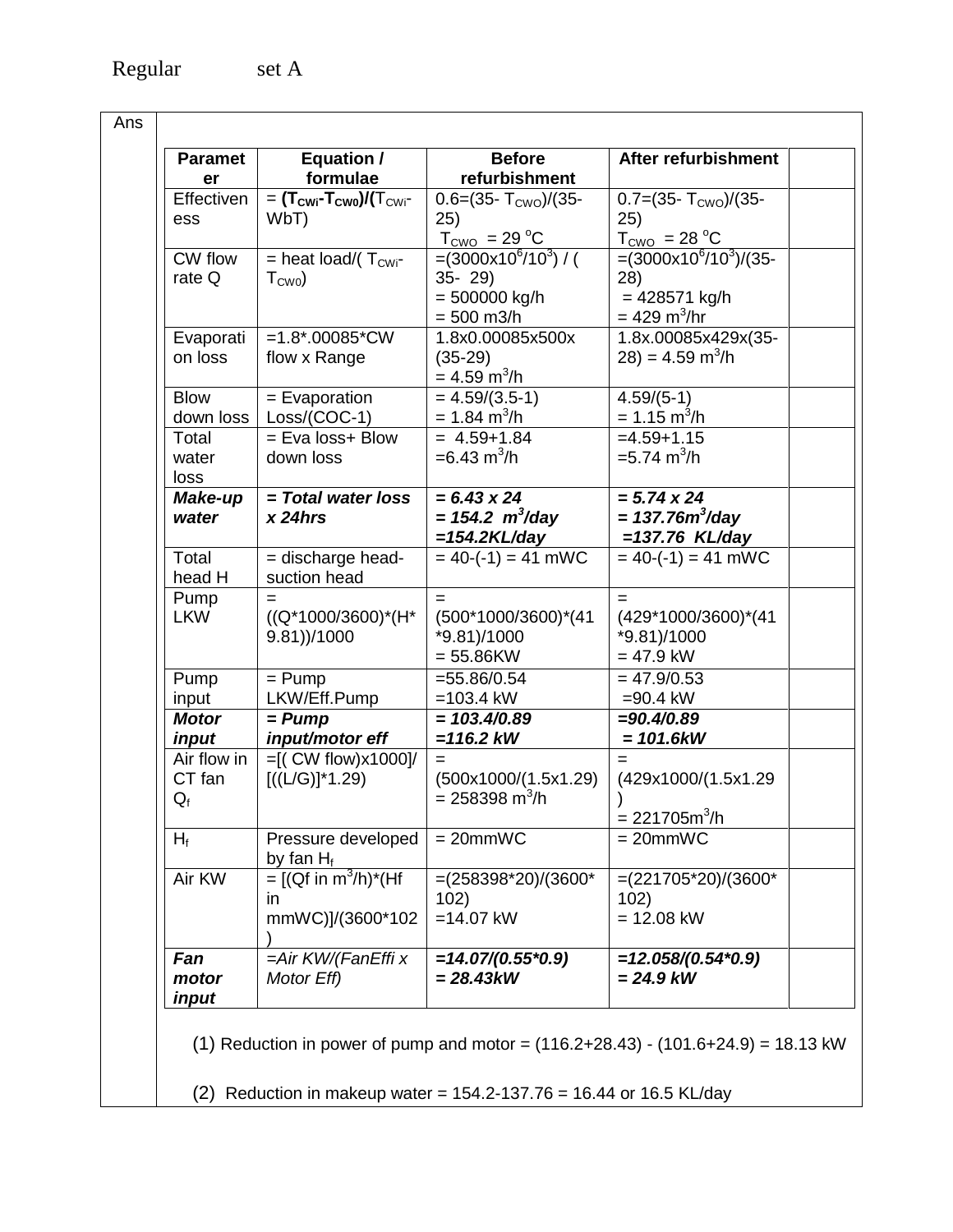| $N-2$ |                                                  |                                        |                                                                            | specific heat of the product is 0.9 kCal/kg <sup>o</sup> C. The other operating data and parameters are: |                | In a beverages industry the product stream (liquid) flowing at a rate of 5000 kgs/hr at $90^{\circ}$ C<br>is first cooled in counter type cooling water (CW) heat exchanger to 55 $\degree$ C and then by a<br>chilled water (ChW) heat exchanger, to reduce temperature of the product to 11°C. The                                                                                                                                                     |  |
|-------|--------------------------------------------------|----------------------------------------|----------------------------------------------------------------------------|----------------------------------------------------------------------------------------------------------|----------------|----------------------------------------------------------------------------------------------------------------------------------------------------------------------------------------------------------------------------------------------------------------------------------------------------------------------------------------------------------------------------------------------------------------------------------------------------------|--|
|       |                                                  | <b>Cooling Water heat exchanger</b>    |                                                                            | <b>Chilled Water heat exchanger</b>                                                                      |                |                                                                                                                                                                                                                                                                                                                                                                                                                                                          |  |
|       |                                                  | Inlet temp                             | Outlet temp                                                                |                                                                                                          | Inlet temp     | Outlet temp                                                                                                                                                                                                                                                                                                                                                                                                                                              |  |
|       | Product                                          | $90^{\circ}$ C                         | $55^{\circ}$ C                                                             | Product                                                                                                  | $55^{\circ}$ C | $11^{\circ}$ C                                                                                                                                                                                                                                                                                                                                                                                                                                           |  |
|       | Cooling<br>Water                                 | $25^{\circ}$ C                         | $32^{\circ}$ C                                                             | Chilled<br>water                                                                                         | $7^{\circ}$ C  | $12^{\circ}$ C                                                                                                                                                                                                                                                                                                                                                                                                                                           |  |
|       | in a simple block diagram<br><b>B.</b> Calculate |                                        | i.e. to reduce the temperature of product at its outlet to $40^{\circ}$ C. |                                                                                                          |                | The chilled water is supplied by a reciprocating chiller, whose motor is drawing 60 KW with<br>a motor efficiency of 87%. The management decides to upgrade cooling water heat<br>exchanger by providing additional heat exchanger area to further enhance heat recovery<br>A. Depict the heat exchanger in existing and upgraded (improved) heat recovery case<br>i. The additional heat exchanger area (as a % of the existing area) for cooling water |  |
|       | ii. The COP of the chiller.                      | the overall heat transfer coefficient. |                                                                            |                                                                                                          |                | heat exchanger, assuming there is no change in cooling water circulation rate and                                                                                                                                                                                                                                                                                                                                                                        |  |
|       |                                                  |                                        |                                                                            | month operation, assuming energy consumption is proportional to load delivered.                          |                | iii. Reduction in refrigeration /chiller load and yearly energy savings at 600 hours per                                                                                                                                                                                                                                                                                                                                                                 |  |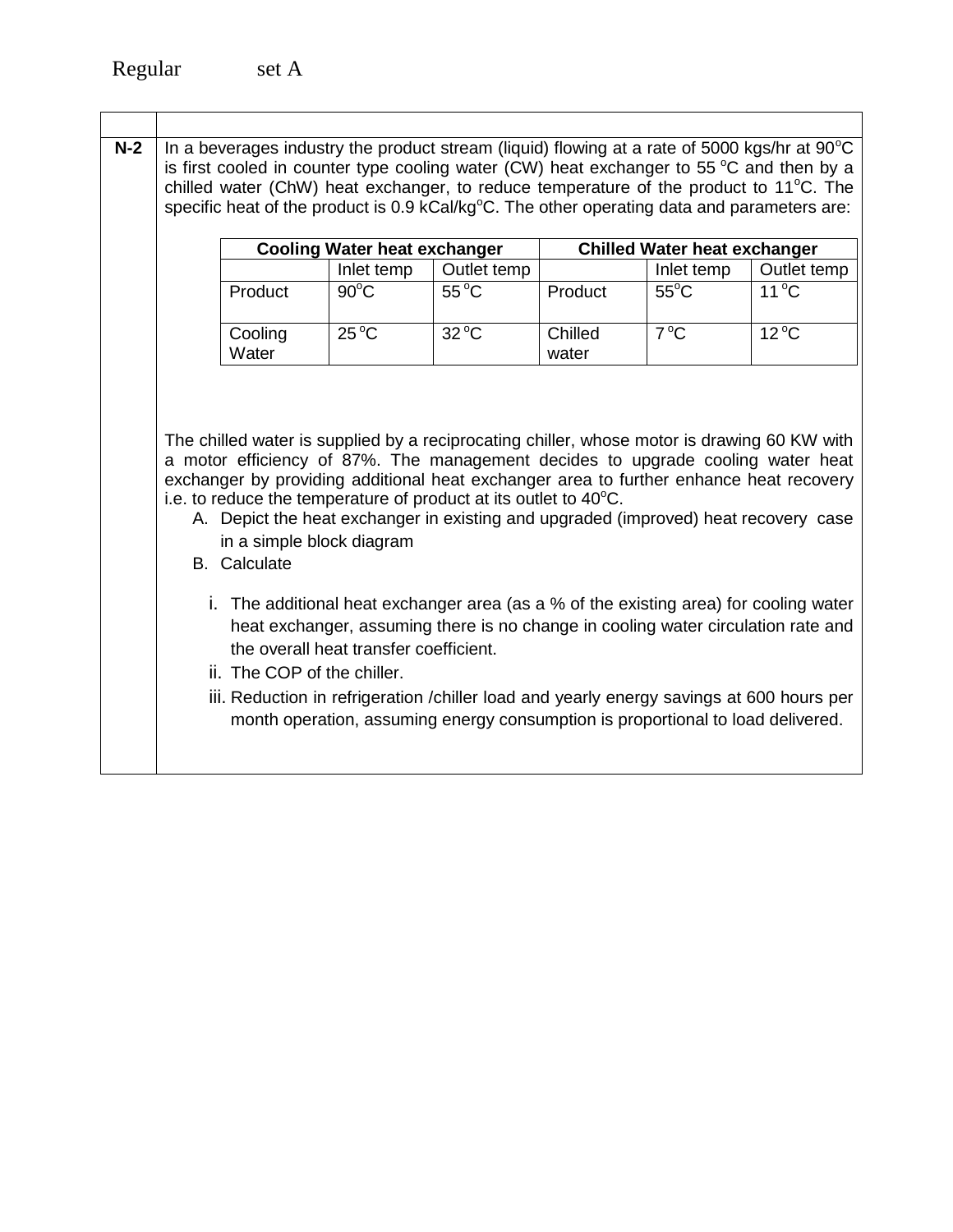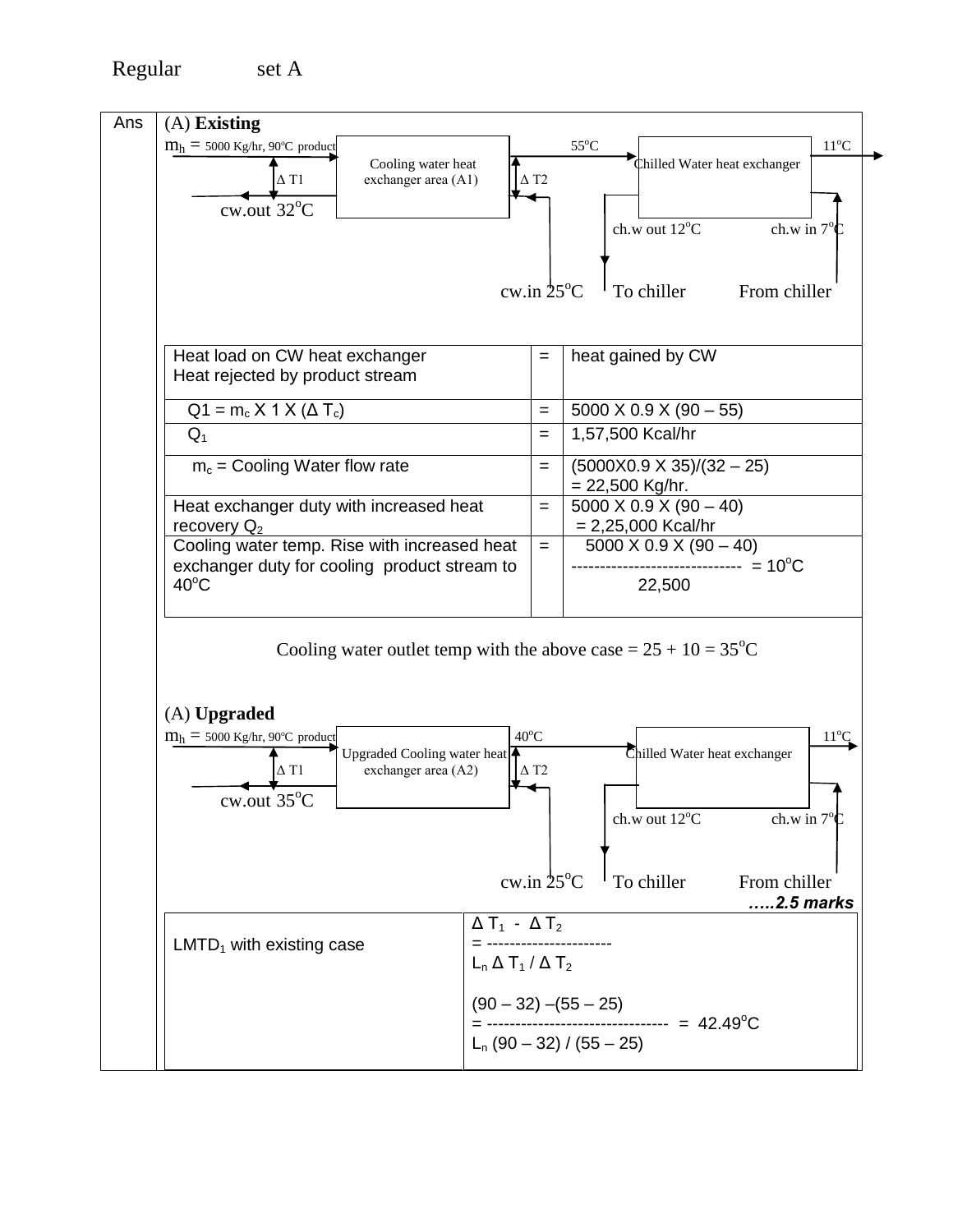|       | $LMTD2$ with additional heat recovery                                                                                  |            | $(90-35) - (40-25)$<br>= --------------------------------- = 30.77°C<br>L <sub>n</sub> (90 – 35) / (40 – 25)                                                                                                                                                  |  |
|-------|------------------------------------------------------------------------------------------------------------------------|------------|---------------------------------------------------------------------------------------------------------------------------------------------------------------------------------------------------------------------------------------------------------------|--|
|       |                                                                                                                        |            |                                                                                                                                                                                                                                                               |  |
|       | $Q_2 = U X A_2 X LMTD_2$<br>$Q_2 = 2,25,000 = U \times A_2 \times 30.77$                                               |            | $Q_1 = U \times A_1 \times LMTD_1$<br>$Q_1 = 1,57,500 = U \times A_1 \times 42.49$                                                                                                                                                                            |  |
|       | $A_2$ / $A_1$ = (2,25,000 /1,57,500) X (42.49 / 30.77) = 1.973                                                         |            |                                                                                                                                                                                                                                                               |  |
|       | Additional area required                                                                                               | $=$        | 97.3% of existing heat exchanger area of CW<br>heat exchanger                                                                                                                                                                                                 |  |
|       | Refrigeration load in existing<br>case                                                                                 | $=$        | $5000 \times 0.9 \times (55 - 11)$                                                                                                                                                                                                                            |  |
|       |                                                                                                                        | $=$        | 1,98,000 Kcal/hr                                                                                                                                                                                                                                              |  |
|       |                                                                                                                        | $=$        | 1,98,000 /3024                                                                                                                                                                                                                                                |  |
|       |                                                                                                                        | $=$        | 65.476 TR<br>60 KW                                                                                                                                                                                                                                            |  |
|       | Motor input power<br>Motor eff.                                                                                        | $=$<br>$=$ | 87%                                                                                                                                                                                                                                                           |  |
|       | C.O.P. of refrigeration chiller<br>198000 /(60 X 0.87 X 860)<br>$=$<br>4.41<br>$=$                                     |            |                                                                                                                                                                                                                                                               |  |
|       | Input KW / TR                                                                                                          | $=$        | $60 / 65.476 = 0.916$                                                                                                                                                                                                                                         |  |
|       | Reduction in refrigeration load<br>due to lower input temperature<br>of the product to chilled water<br>heat exchanger | $=$<br>$=$ | 5000 X 0.9 X (55 - 40) / 3024<br>22.32 TR                                                                                                                                                                                                                     |  |
|       | Yearly energy savings at 600<br>hrs. operation per month                                                               | $=$<br>$=$ | 22.32 X 0.916 X 600 X 12<br>1,47,204.86 Kwh                                                                                                                                                                                                                   |  |
| $N-3$ |                                                                                                                        |            | In a continuous process industry Steam and Power are supplied through a cogeneration<br>plant interconnected with grid. The design and actual operating parameters of the<br>cogeneration plant as represented in the schematic are given in the table below. |  |
|       | в                                                                                                                      |            | Grid<br>G<br>To Plant<br>$\overline{2}$<br>$\overline{\mathbf{3}}$<br>$\overline{4}$<br>Double Extraction - Condensing Steam Turbine Cogeneration System                                                                                                      |  |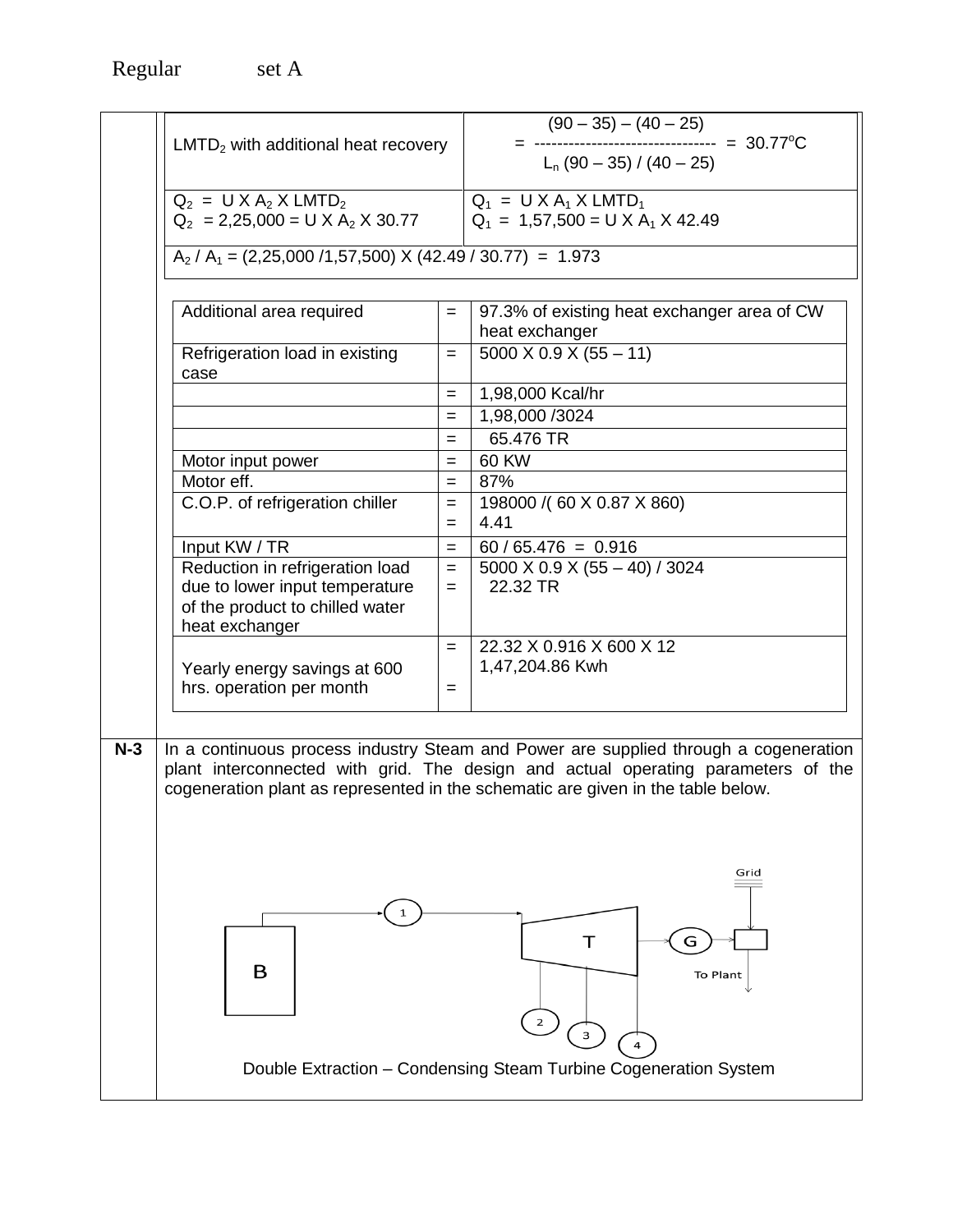|                           |                            |  | Design                                                   | actual                                                                             |                                           |                                                      |
|---------------------------|----------------------------|--|----------------------------------------------------------|------------------------------------------------------------------------------------|-------------------------------------------|------------------------------------------------------|
| $B -$                     | <b>Boiler</b>              |  | 75tph,64kg/cm <sup>2</sup> (a), 450°C @82%<br>efficiency | 68.75tph,<br>64kg/cm <sup>2</sup> (a), 450 $\mathrm{^{\circ}C}$<br>@81% efficiency |                                           |                                                      |
| $T -$                     | <b>Steam Turbine</b>       |  |                                                          | Double Extraction - Condensing type                                                |                                           |                                                      |
| G -                       | Generator                  |  | 10MW                                                     |                                                                                    | 7.2MW                                     |                                                      |
|                           |                            |  |                                                          |                                                                                    |                                           |                                                      |
| <b>Stream</b><br>Ref<br>1 | <b>Steam flow location</b> |  | <b>Steam Flow</b><br>(tph)<br>68.75                      | <b>Steam</b><br><b>Pressure</b><br>(kg/cm <sup>2</sup> )<br>64                     | <b>Steam</b><br>Temp $(^{\circ}C)$<br>450 | <b>Steam</b><br>enthal<br>рy<br>(kCal/k<br>g)<br>745 |
|                           | Steam input to<br>turbine  |  |                                                          |                                                                                    |                                           |                                                      |
|                           |                            |  |                                                          |                                                                                    |                                           |                                                      |
| $\overline{2}$            | <b>First extraction</b>    |  | 18.75                                                    | 17                                                                                 | 270                                       | 697                                                  |
| 3                         | Second extraction          |  | 31.25                                                    | 9                                                                                  | 200                                       | 673                                                  |
| $\overline{4}$            | Condenser in               |  | 18.75                                                    | 0.1                                                                                |                                           | 550                                                  |

The industry is installing a 1200 TR double effect absorption chiller to meet the refrigeration load due to product diversification. Additional steam will be generated by the boiler, which will go into the turbine and be extracted at  $9kg/cm<sup>2</sup>(a)$  to meet the VAM requirement. The additional power thus generated will reduce the imported grid power.

The following additional data has been provided:

| Maximum allowable steam flow the extraction at 9<br>Kg/cm <sup>2</sup> a          | 40 TPH                                  |
|-----------------------------------------------------------------------------------|-----------------------------------------|
| Minimum allowable steam to condenser                                              | 9 TPH                                   |
| Critical power requirement of the plant                                           | 3800 KW                                 |
| Power import from grid                                                            | 500 KW                                  |
| Cost of grid power                                                                | Rs.4.25 / Kwh                           |
| G.C.V. of coal                                                                    | 4000 Kcal/Kg.                           |
| Cost of coal                                                                      | Rs. 4000/ton                            |
| Feed Water temperature                                                            | $105^{\circ}$ C                         |
| Feed Water enthalpy                                                               | 105 Kcal/Kg.                            |
| Combined efficiency of gear box and generator                                     | 96%                                     |
| Steam requirement for double effect absorption chiller                            | 4.5 Kg./TR hr at 9 Kg/cm <sup>2</sup> a |
| Annual hours of operation.                                                        | 8000 hrs/y                              |
| Steam rate at 9 Kg/cm <sup>2</sup> a at 2nd extraction for 1 KW<br>turbine output | 12 (Kg/hr)/kW                           |

*Ignore auxiliary power consumption and also return condensate from extracted steam to process.*

**Calculate** 

(i) The Energy Utilization Factor (EUF) for the existing operating case

(ii) The net additional annual operating cost, after installation of VAM.

(iii) The Energy Utilization Factor (EUF) after installation of VAM.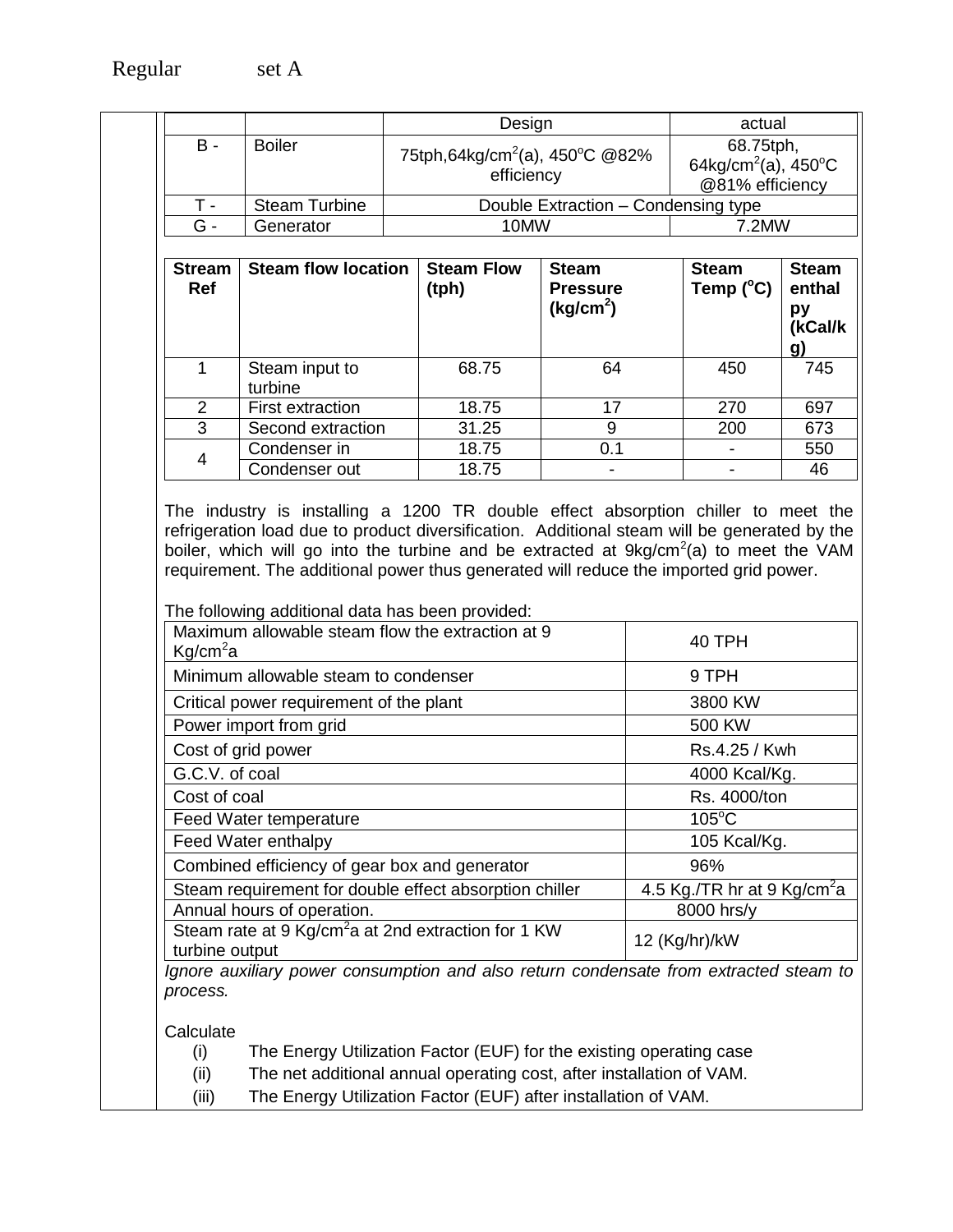Regular

| set<br>$\sqrt{ }$ |
|-------------------|
|-------------------|

| Ans | (i)                                                                                     |                           | Q thermal + P electrical                                                                                                  |                    |                            |                                                |
|-----|-----------------------------------------------------------------------------------------|---------------------------|---------------------------------------------------------------------------------------------------------------------------|--------------------|----------------------------|------------------------------------------------|
|     | Energy Utilization Factor (EUF) =                                                       |                           |                                                                                                                           |                    |                            |                                                |
|     | (before VAM installation)                                                               | Fuel Consumption X G.C.V. |                                                                                                                           |                    |                            |                                                |
|     | Q thermal                                                                               | $=$                       | $m_2$ h <sub>2</sub> + m <sub>3</sub> h <sub>3</sub> + m <sub>4</sub> h <sup>2</sup> <sub>4</sub>                         |                    |                            |                                                |
|     |                                                                                         |                           | m $(h_1 - h_f)$                                                                                                           |                    |                            |                                                |
|     | Q in                                                                                    |                           |                                                                                                                           |                    |                            |                                                |
|     |                                                                                         |                           | $\eta$ X G.C.V.                                                                                                           |                    |                            |                                                |
|     |                                                                                         |                           |                                                                                                                           |                    |                            |                                                |
|     | Q thermal                                                                               | $=$<br>$=$                | 18750 X 697 + 31250 X 673 + 18750 X 46<br>$(18.75 \times 697 + 31.25 \times 673 + 18.75 \times 46) \times 10^{3}$ Kcal/hr |                    |                            |                                                |
|     |                                                                                         | $=$                       | $(13068 \times 21031 + 862.5) \times 10^{3}$ Kcal/hr                                                                      |                    |                            |                                                |
|     |                                                                                         | $=$                       | 34962.5 $\times$ 10 <sup>3</sup> Kcal/hr                                                                                  |                    |                            |                                                |
|     |                                                                                         |                           |                                                                                                                           |                    |                            |                                                |
|     | $P_e$                                                                                   | 7200 X 860<br>$=$ $-$     |                                                                                                                           |                    |                            |                                                |
|     |                                                                                         | $=$                       | 6192 $X$ 10 <sup>3</sup> Kcal/hr                                                                                          |                    |                            |                                                |
|     |                                                                                         |                           | $(745 - 105)$ X 68.750x1000                                                                                               |                    |                            |                                                |
|     | <b>Fuel Consumption</b>                                                                 | $=$                       |                                                                                                                           |                    | $=$                        | 13.58 TPH                                      |
|     |                                                                                         |                           | 0.81X 4000 X 1000                                                                                                         |                    |                            |                                                |
|     |                                                                                         |                           |                                                                                                                           |                    |                            |                                                |
|     |                                                                                         |                           | 34962.5 X $10^3$ + 6192 X $10^3$                                                                                          |                    |                            |                                                |
|     | <b>EUF</b>                                                                              | $=$                       | 13.58 X 10 <sup>3</sup> X 4000                                                                                            |                    |                            | 75.76%                                         |
|     |                                                                                         |                           |                                                                                                                           |                    |                            |                                                |
|     | (ii)                                                                                    |                           |                                                                                                                           |                    |                            |                                                |
|     | Refrigeration Load = 1200 TR                                                            |                           |                                                                                                                           |                    |                            |                                                |
|     |                                                                                         |                           |                                                                                                                           |                    |                            |                                                |
|     | 1TR requires 4.5 Kg./hr steam at 9 Kg./cm <sup>2</sup> a                                |                           |                                                                                                                           |                    |                            |                                                |
|     | Steam consumption in double effect absorption chiller                                   |                           |                                                                                                                           | $=$ $-$<br>$=$ $-$ | 1200 X 4.5<br>5400 Kg./hr. |                                                |
|     | Increase in steam extraction at 9 Kg./ $cm2a$                                           |                           |                                                                                                                           | $=$                | 5400Kg/hr                  |                                                |
|     |                                                                                         |                           |                                                                                                                           |                    |                            |                                                |
|     |                                                                                         |                           |                                                                                                                           |                    |                            |                                                |
|     | Every 12 Kg./hr extraction at 9 kg/ cm <sup>2</sup> a gives 1 KW output at turbine,     |                           |                                                                                                                           |                    |                            |                                                |
|     | $= 0.96$<br>efficiency of generator and gear box                                        |                           |                                                                                                                           |                    |                            |                                                |
|     | Additional power recovery due to increase in extraction                                 |                           |                                                                                                                           |                    |                            | $=$ (5400 / 12) X 0.96                         |
|     |                                                                                         |                           |                                                                                                                           | $=$                | 432 KW                     |                                                |
|     |                                                                                         |                           |                                                                                                                           |                    |                            |                                                |
|     | Additional coal consumption due to increase in extraction                               |                           |                                                                                                                           |                    |                            |                                                |
|     |                                                                                         |                           |                                                                                                                           |                    |                            | $= (745 - 105) \times 5400/(0.81 \times 4000)$ |
|     | Additional cost of coal                                                                 |                           |                                                                                                                           | $= 1066$ kg/h      |                            | $= 4000x1.066 =$ Rs 4266.6/hr                  |
|     |                                                                                         |                           |                                                                                                                           |                    |                            | 2 marks                                        |
|     | Monetary realisation by reducing import cost of purchased electricity = $4.25$ Rs./unit |                           |                                                                                                                           |                    |                            |                                                |
|     |                                                                                         |                           |                                                                                                                           |                    | $=$                        | 432 X 4.25                                     |
|     |                                                                                         |                           |                                                                                                                           |                    | $=$                        | 1836 Rs./hr                                    |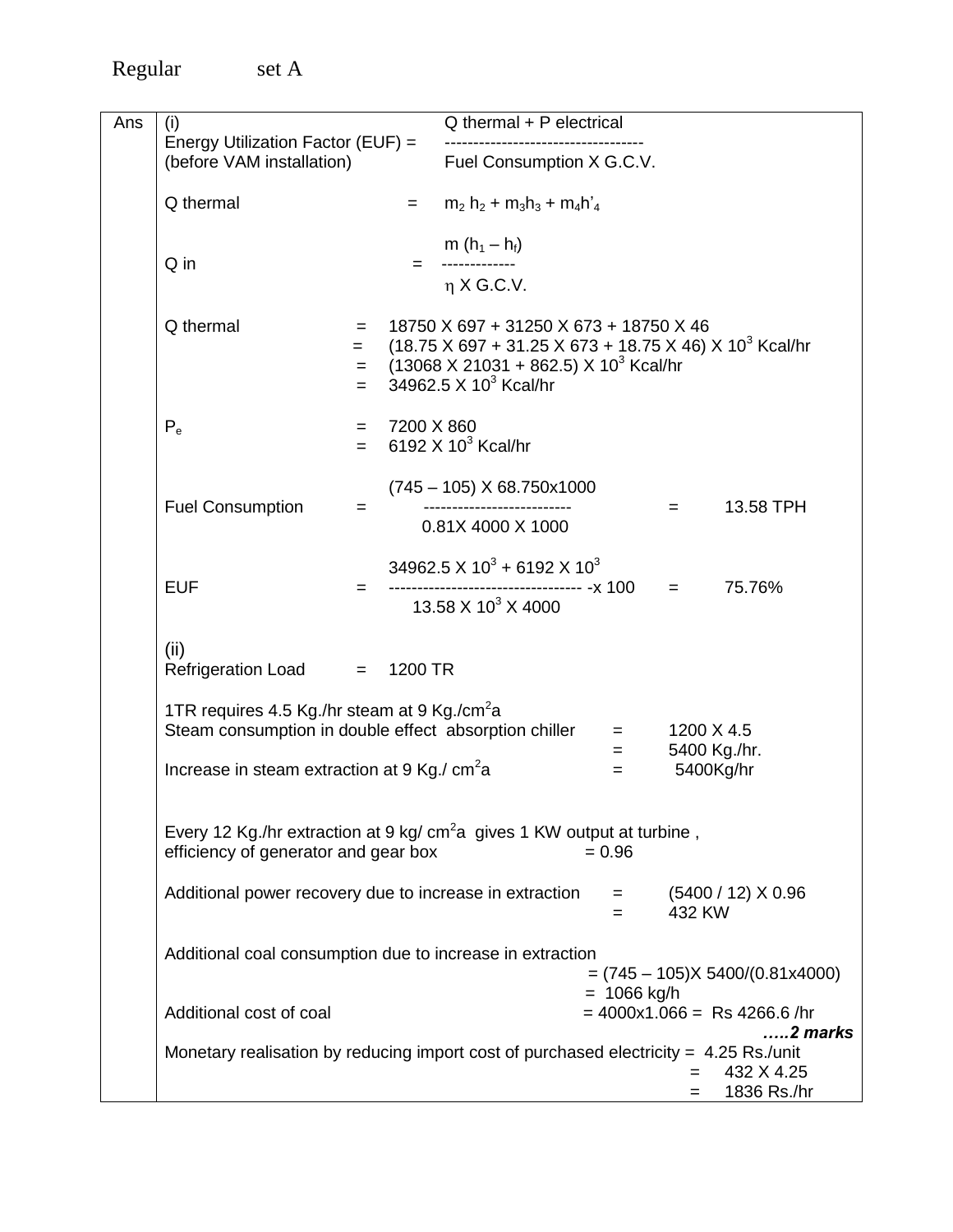| (iii)                       |                                       |                                                                                                                                |                                                                                                                                                                                     |                                       |                                       |
|-----------------------------|---------------------------------------|--------------------------------------------------------------------------------------------------------------------------------|-------------------------------------------------------------------------------------------------------------------------------------------------------------------------------------|---------------------------------------|---------------------------------------|
| <b>Stream</b><br><b>Ref</b> | <b>Steam flow</b><br>location         | <b>Steam</b><br><b>Flow</b><br>(tph)                                                                                           | <b>Steam</b><br><b>Pressure</b><br>(kg/cm <sup>2</sup> )                                                                                                                            | <b>Steam</b><br>Temp<br>$(^{\circ}C)$ | <b>Steam</b><br>enthalpy<br>(kCal/kg) |
| 1                           | Steam input to<br>turbine             | $68.75 + 5.4$<br>$=74.15$                                                                                                      | 64                                                                                                                                                                                  | 450                                   | 745                                   |
| $\overline{2}$              | First extraction                      | 18.75                                                                                                                          | 17                                                                                                                                                                                  | 270                                   | 697                                   |
| 3                           | Second extraction                     | $31.25 + 5.4$<br>$= 36.65$                                                                                                     | 9                                                                                                                                                                                   | 200                                   | 673                                   |
| 4                           | Condenser in                          | 18.75                                                                                                                          | 0.1                                                                                                                                                                                 |                                       | 550                                   |
|                             | Condenser out                         | 18.75                                                                                                                          |                                                                                                                                                                                     |                                       | 46                                    |
| Q thermal<br>$P_e$          |                                       | $=(18.75 \times 697 + 36.65 \times 673 + 18.75 \times 46) \times 10^3$ Kcal/hr<br>$=$<br>$=$<br>(7200+432) X 860<br>$=$<br>$=$ | 18750 X 697 + 36650 X 673 + 18750 X 46<br>$(13068 \times 21031 + 862.5) \times 10^3$ Kcal/hr<br>38596.7 $\times$ 10 <sup>3</sup> Kcal/hr<br>6563.5 $\times$ 10 <sup>3</sup> Kcal/hr |                                       |                                       |
|                             | <b>Fuel Consumption</b><br><b>EUF</b> | $=$<br>$=$                                                                                                                     | $13.58$ TPH +1.066 TPH = 14.646TPH<br>38596.7 X $10^3$ + 6563.5 X $10^3$<br>14.646 X 10 <sup>3</sup> X 4000                                                                         | -----------------------x100 =         | 77.08%                                |
|                             |                                       |                                                                                                                                |                                                                                                                                                                                     |                                       |                                       |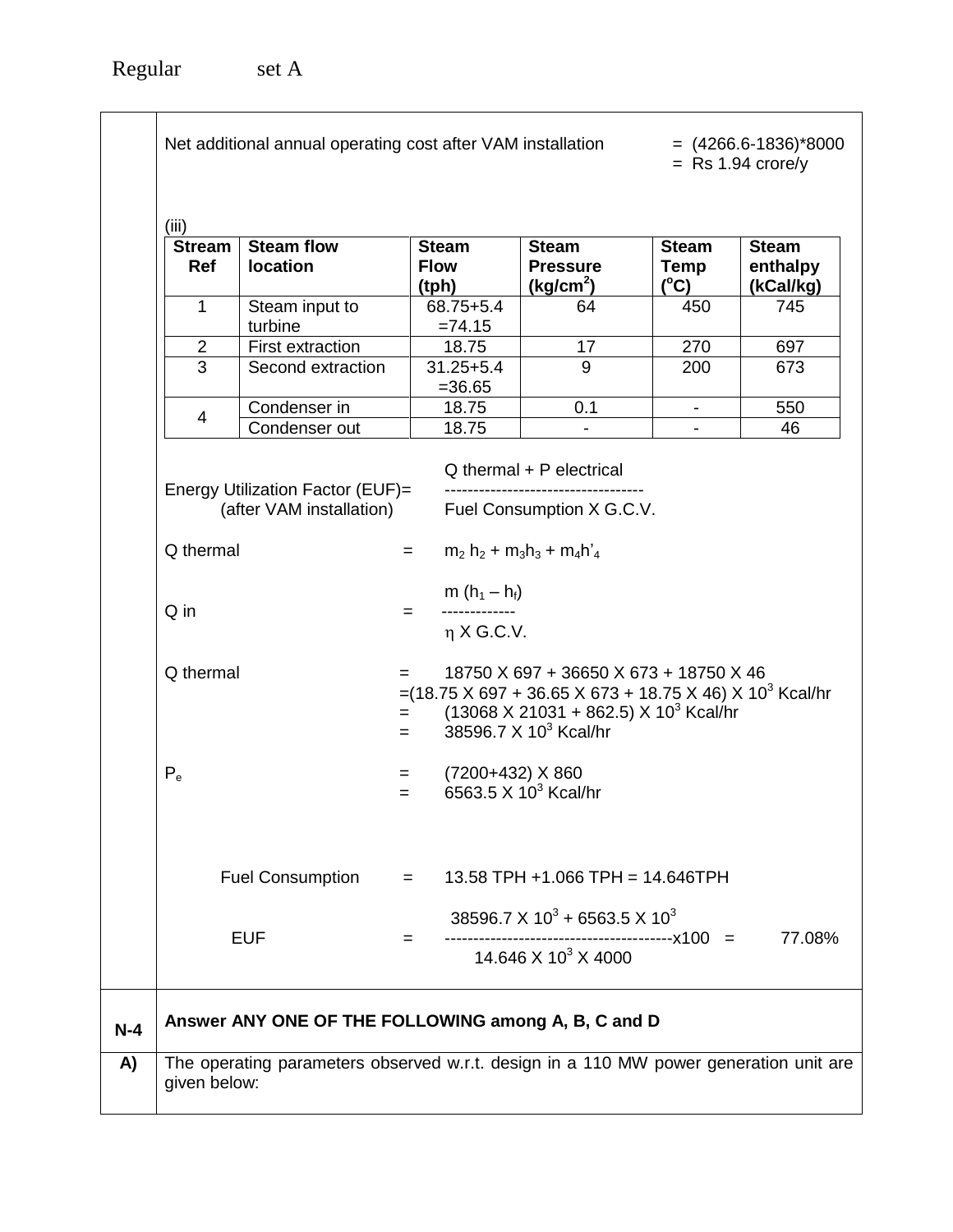| <b>Parameters</b>                                               | Design                   | <b>Operation</b>         |
|-----------------------------------------------------------------|--------------------------|--------------------------|
|                                                                 |                          |                          |
| Generator output                                                | 110 MW                   | 110 MW                   |
| outlet<br>Steam<br>generator<br>heat<br>super<br>temperature    | $540^{\circ}$ C          | $525^{\circ}$ C          |
| Steam generator outlet pressure                                 | 140 Kg/cm <sup>2</sup> a | 130 Kg/cm <sup>2</sup> a |
| Feed water inlet temperature                                    | $135^{\circ}$ C          | $135^{\circ}$ C          |
| Boiler n                                                        | 87.5%                    | 87.5%                    |
| <b>GCV</b> of Coal                                              | 3800                     | 3800                     |
| Turbine exhaust pressure                                        | 0.09                     | 0.11                     |
|                                                                 | Kg/cm <sup>2</sup> a     | $Kg./cm^2a$              |
| Dryness fraction of exhaust steam                               | 0.87                     | 0.89                     |
| Turbine heat rate                                               | 2362.5 Kcal<br>/Kwh      |                          |
| Efficiency generator                                            | 96%                      | 96%                      |
| Energy loss in gear box                                         | 4420 KW                  | 4420 KW                  |
| Enthalpy of steam at $520^{\circ}$ C, 130 Kg/cm <sup>2</sup> a, |                          | 810<br>Kcal/Kg.          |
| Enthalpy of steam at 0.11 Kg./cm <sup>2</sup> a                 |                          | 550<br>Kcal/Kg           |

Calculate the

- I. Actual steam flow to the turbine
- II. Specific steam consumption of turbine
- III. % increase in gross unit heat rate compared to design
- IV. Increase in monthly (720 hours/month) coal consumption due to deviation in operation w.r.t. design at a plant load factor of 80%

Ans

| <b>יים</b> |                         |            |                                                      |  |
|------------|-------------------------|------------|------------------------------------------------------|--|
|            | Generator output        | =          | 110 MW                                               |  |
|            | η of generator          |            | 96%                                                  |  |
|            | Generator input         | $=$        | 110/0.96<br>114.58 MW                                |  |
|            | Energy loss in gear box | =<br>$=$   | 4420 KW<br>4.42 MW                                   |  |
|            | Turbine output          | =          | Total input at gear box +<br>energy loss in gear box |  |
|            | Turbine out put         | $=$<br>$=$ | $114.58 + 4.42$<br><b>119 MW</b>                     |  |
|            | Turbine out put         | $=$        | $m_s$ (810 – 550) X (1 / 860)                        |  |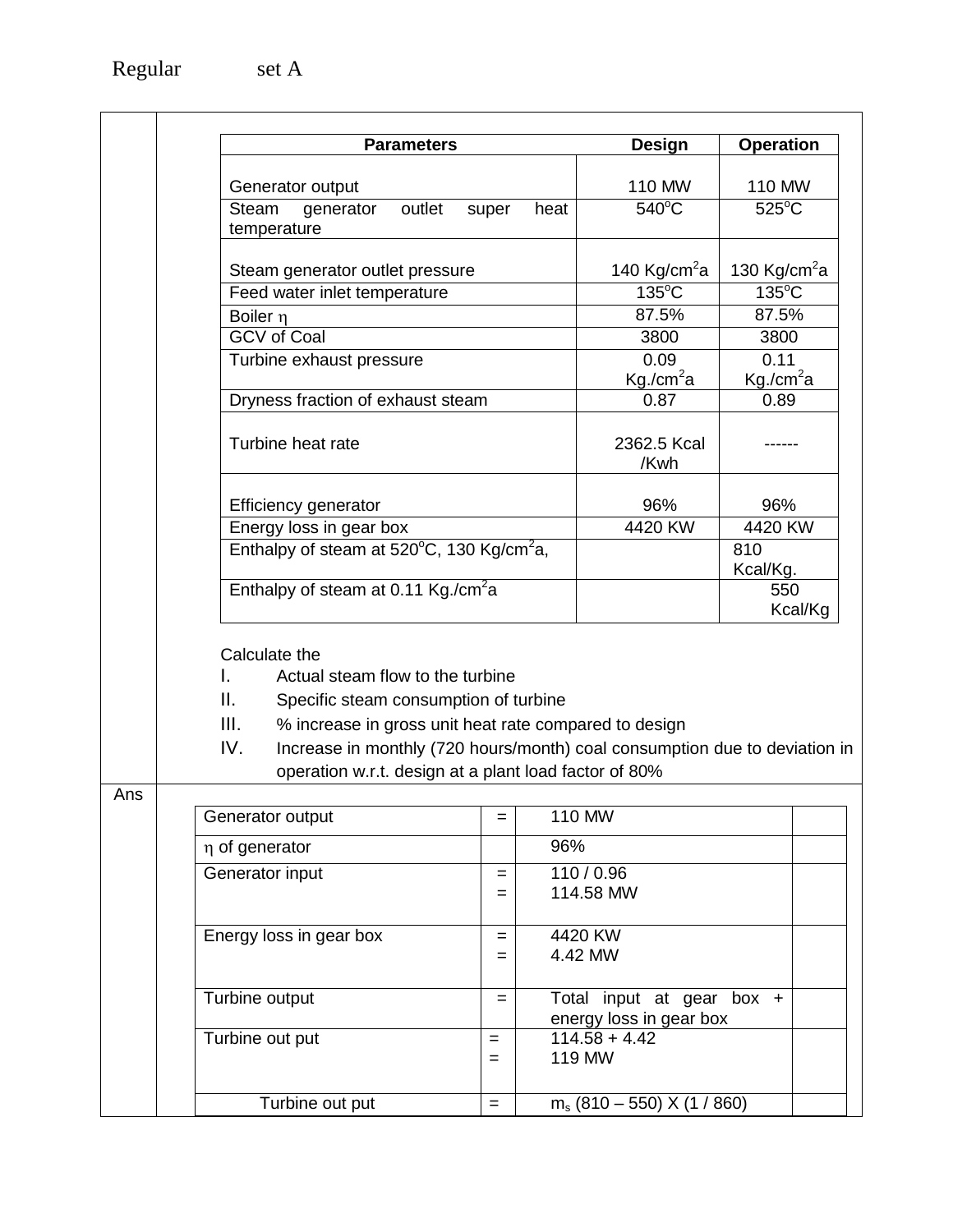|    | $m_s$ (810 – 550) X (1 / 860)                                                                                  | $=$        | 119 X 1000                                |  |
|----|----------------------------------------------------------------------------------------------------------------|------------|-------------------------------------------|--|
|    | Steam flow rate through the                                                                                    | $=$        | 3,93,615 Kg /hr                           |  |
|    | turbine                                                                                                        | $=$        | 393.615 Tonne/hr                          |  |
|    |                                                                                                                |            |                                           |  |
|    | <b>Specific</b><br>consumption<br>steam                                                                        | $=$        | $(393.615 \times 1000) / (110 \times$     |  |
|    |                                                                                                                |            | 1000)                                     |  |
|    |                                                                                                                | $=$        | 3.58 Kg./kW                               |  |
|    | Boiler n                                                                                                       | $=$        | $M_s(h_g-h_w)$<br>--------------- X 100   |  |
|    |                                                                                                                |            | $GCVX$ $mf$                               |  |
|    |                                                                                                                |            | 393615 (810 - 135)                        |  |
|    | Coal consumption $m_f$                                                                                         |            | --------------                            |  |
|    |                                                                                                                |            | 0.875 X 3800                              |  |
|    |                                                                                                                |            | 79906.8 Kg./hr                            |  |
|    |                                                                                                                | $=$        | 79906.8 / (110 X 1000)                    |  |
|    | Specific coal consumption                                                                                      | $=$        | 0.726 Kg./Kwh                             |  |
|    |                                                                                                                |            |                                           |  |
|    | Actual unit heat rate                                                                                          | $=$<br>$=$ | 0.726 X 3800<br>2758.8 Kcal/Kwh           |  |
|    |                                                                                                                |            |                                           |  |
|    | Design turbine heat rate                                                                                       |            | 2362.5 Kcal / KW                          |  |
|    | η of steam generator or boiler                                                                                 |            | 87.5%                                     |  |
|    | Design unit heat rate                                                                                          | $=$        | 2362.5 / 0.875                            |  |
|    |                                                                                                                | $=$        | 2700 Kcal/Kwh                             |  |
|    | % increase in heat rate w.r.t.<br>design                                                                       | $=$<br>$=$ | $[(2758.8 - 2700) / 2700]$ X 100<br>2.17% |  |
|    | Specific coal<br>consumption for                                                                               | $=$        | 2700/3800                                 |  |
|    | design heat rate                                                                                               | $=$        | 0.71kg/kwh                                |  |
|    |                                                                                                                | $=$        | $(0.726 - 0.71)$ X 110 X 1000 X 0.8 X 720 |  |
|    | Additional coal consumption per<br>month with a PLF of 80%                                                     |            | 1000                                      |  |
|    |                                                                                                                |            | 1013.76 tonnes                            |  |
|    |                                                                                                                | Or         |                                           |  |
| B) | In a textile process house the production from the stenter machine is 72000 mtrs per day.                      |            |                                           |  |
|    | The effective operation of stenter is 20 hours per day. The percentage moisture in the                         |            |                                           |  |
|    | dried cloth (output) is 6% and its temperature is $75^{\circ}$ C and wet cloth inlet is at $25^{\circ}$ C. The |            |                                           |  |
|    | stenter is heated by steam at 8 kg/cm <sup>2</sup> a and the daily steam consumption for the stenter is        |            |                                           |  |
|    | 16.5 tonnes. The efficiency of the stenter dryer is 47%. Calculate the                                         |            |                                           |  |
|    | (i)<br>Linear speed of the stenter machine                                                                     |            |                                           |  |
|    | (ii)<br>Inlet moisture                                                                                         |            |                                           |  |
|    | (iii)<br>Feed rate of the stenter.                                                                             |            |                                           |  |
|    | The following data have been provided                                                                          |            |                                           |  |
|    | Weight of 10 meter of dried cloth                                                                              |            | $= 1$ kg.                                 |  |
|    | Enthalpy of the steam to the stenter                                                                           |            | $= 665$ kcal/kg.                          |  |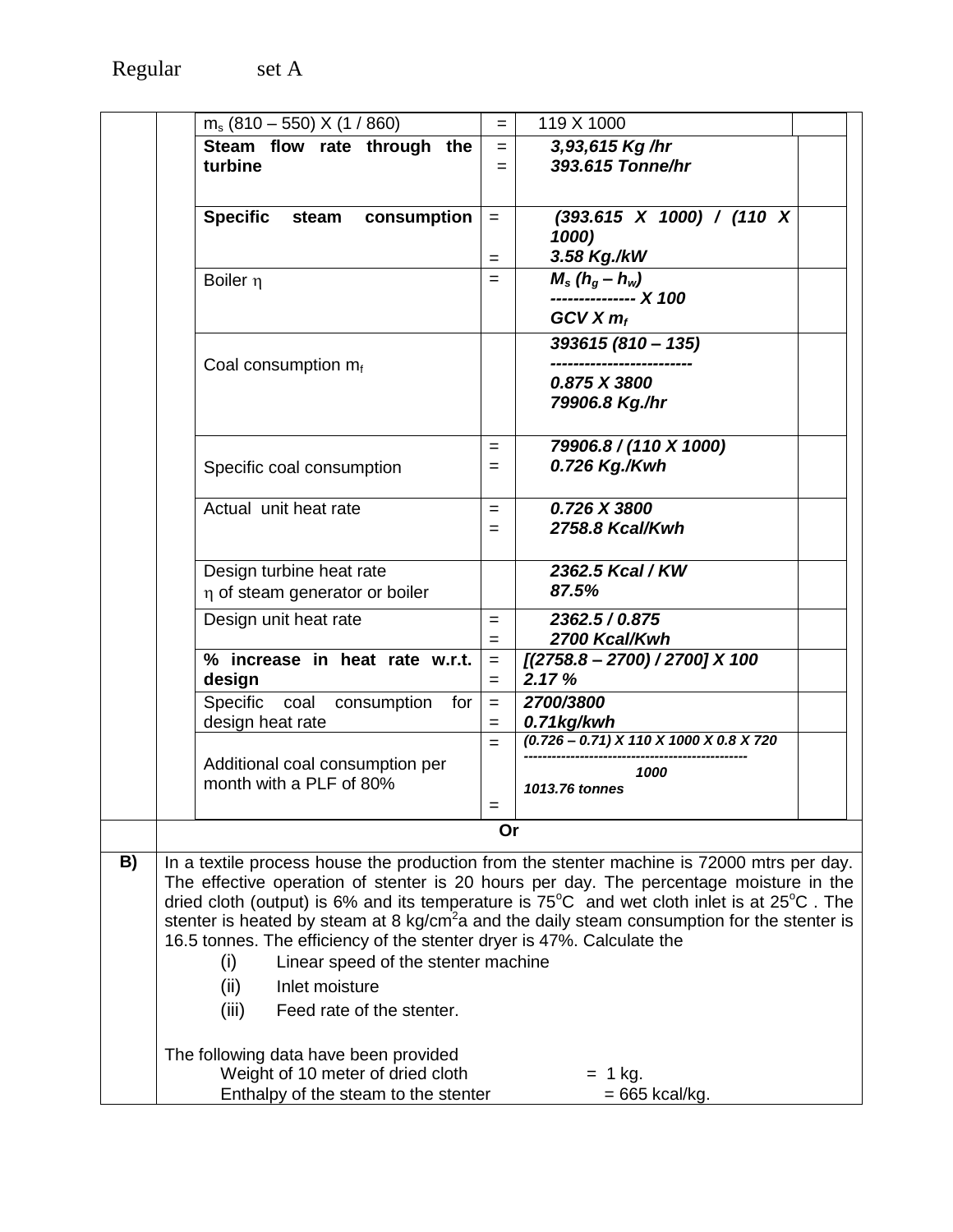|     | Enthalpy of condensate at the exit of stenter                                                                                                                                                                                                                   | $= 130$ kcal/kg.                                                                                                                                                                                                                                                                                                                                                                                                                                                                                                                                    |
|-----|-----------------------------------------------------------------------------------------------------------------------------------------------------------------------------------------------------------------------------------------------------------------|-----------------------------------------------------------------------------------------------------------------------------------------------------------------------------------------------------------------------------------------------------------------------------------------------------------------------------------------------------------------------------------------------------------------------------------------------------------------------------------------------------------------------------------------------------|
|     | Ignore losses in start-up and stoppage.                                                                                                                                                                                                                         |                                                                                                                                                                                                                                                                                                                                                                                                                                                                                                                                                     |
| Ans | Production per day<br>$=$                                                                                                                                                                                                                                       | 72000 meters                                                                                                                                                                                                                                                                                                                                                                                                                                                                                                                                        |
|     | Actual hours of operation<br>$=$                                                                                                                                                                                                                                | 20 hours/ day                                                                                                                                                                                                                                                                                                                                                                                                                                                                                                                                       |
|     | Linear speed of the stenter =                                                                                                                                                                                                                                   | $72000 / (20x60) = 60$ meters per min                                                                                                                                                                                                                                                                                                                                                                                                                                                                                                               |
|     | Dried cloth output<br>$=$                                                                                                                                                                                                                                       | $72000 / (20x10) = 360$ kg/hr.                                                                                                                                                                                                                                                                                                                                                                                                                                                                                                                      |
|     | Moisture in dry cloth<br>$=$                                                                                                                                                                                                                                    | 6%                                                                                                                                                                                                                                                                                                                                                                                                                                                                                                                                                  |
|     | Bone dry cloth<br>$=$                                                                                                                                                                                                                                           | $360 \times 0.94 = 338.4$ kg/hr                                                                                                                                                                                                                                                                                                                                                                                                                                                                                                                     |
|     |                                                                                                                                                                                                                                                                 |                                                                                                                                                                                                                                                                                                                                                                                                                                                                                                                                                     |
|     | Moisture in outlet cloth $mo$<br>$=$                                                                                                                                                                                                                            | $(360 - 338.4) / 338.4$<br>0.0638 Kg./Kg. bone dry cloth                                                                                                                                                                                                                                                                                                                                                                                                                                                                                            |
|     |                                                                                                                                                                                                                                                                 |                                                                                                                                                                                                                                                                                                                                                                                                                                                                                                                                                     |
|     | Steam consumption per day $=$                                                                                                                                                                                                                                   | 16.5 tonnes                                                                                                                                                                                                                                                                                                                                                                                                                                                                                                                                         |
|     | $=$                                                                                                                                                                                                                                                             | $16500 / 20 = 825$ Kg./hr.                                                                                                                                                                                                                                                                                                                                                                                                                                                                                                                          |
|     | Heat load on the dryer                                                                                                                                                                                                                                          | $=$ Energy input in steam x Dryer Efficiency<br>$=$ Steam flow rate x (Enthalpy steam $-$ Enthalpy condensate) x Efficiency Dryer<br>$= 825 \times (665 - 130) \times 0.47$<br>$= 207446.3$ Kcal/hr.                                                                                                                                                                                                                                                                                                                                                |
|     | Further Heat load on the dryer<br>w =weight of bone dry cloth rate kg/hr<br>$m_i$ = weight of cloth inlet moisture Kg./Kg. bone dry cloth<br>$T_{\text{out}}$ = dried cloth outlet temperature= $75^{\circ}$ C<br>$T_{in}$ = wet cloth inlet temperature = 25°C | $= w \times (m_i - m_o) \times [(T_{out} - T_{in}) + 540]$ Kcal/hr.                                                                                                                                                                                                                                                                                                                                                                                                                                                                                 |
|     | 338.4 x (m <sub>i</sub> - 0.0638) X [(75 - 25) + 540] = 207446.3 Kcal/hr                                                                                                                                                                                        |                                                                                                                                                                                                                                                                                                                                                                                                                                                                                                                                                     |
|     | $m_i$ = 1.1028 Kg./Kg. bone dry cloth(1.1028) / (1.1028+1)x100<br>% inlet moisture in wet cloth                                                                                                                                                                 | $= 52.44 \%$                                                                                                                                                                                                                                                                                                                                                                                                                                                                                                                                        |
|     |                                                                                                                                                                                                                                                                 |                                                                                                                                                                                                                                                                                                                                                                                                                                                                                                                                                     |
|     | total moisture in inlet cloth                                                                                                                                                                                                                                   | $= 1.1028x338.4 = 373.2$ kg/hr                                                                                                                                                                                                                                                                                                                                                                                                                                                                                                                      |
|     | feed rate(inlet cloth rate),                                                                                                                                                                                                                                    | = total inlet moisture/hr +bone dry cloth/hr<br>$= 373.2 + 338.4$<br>$= 711.6$ Kg./hr.                                                                                                                                                                                                                                                                                                                                                                                                                                                              |
|     |                                                                                                                                                                                                                                                                 | or                                                                                                                                                                                                                                                                                                                                                                                                                                                                                                                                                  |
| C)  | preheater exhaust gas is 0.25 kcals/ $kg^{0}C$ .                                                                                                                                                                                                                | The preheater exhaust gas from a cement kiln has the following composition on dry basis<br>:CO2 - 23.9%, O2 - 5.9%, CO - 0.2%, remaining is N2. The static pressure and<br>temperature measured in the duct are -730 mmWC and $350^{\circ}$ C respectively. The velocity<br>pressure measured with a pitot tube is 19 mmWC in a duct of 2800 mm diameter (Pitot<br>tube constant = $0.89$ ). The atmospheric pressure at the site is 10350 mmWC and<br>universal gas constant is 847.84 mmWCm <sup>3</sup> /kg mol k. The specific heat capacity of |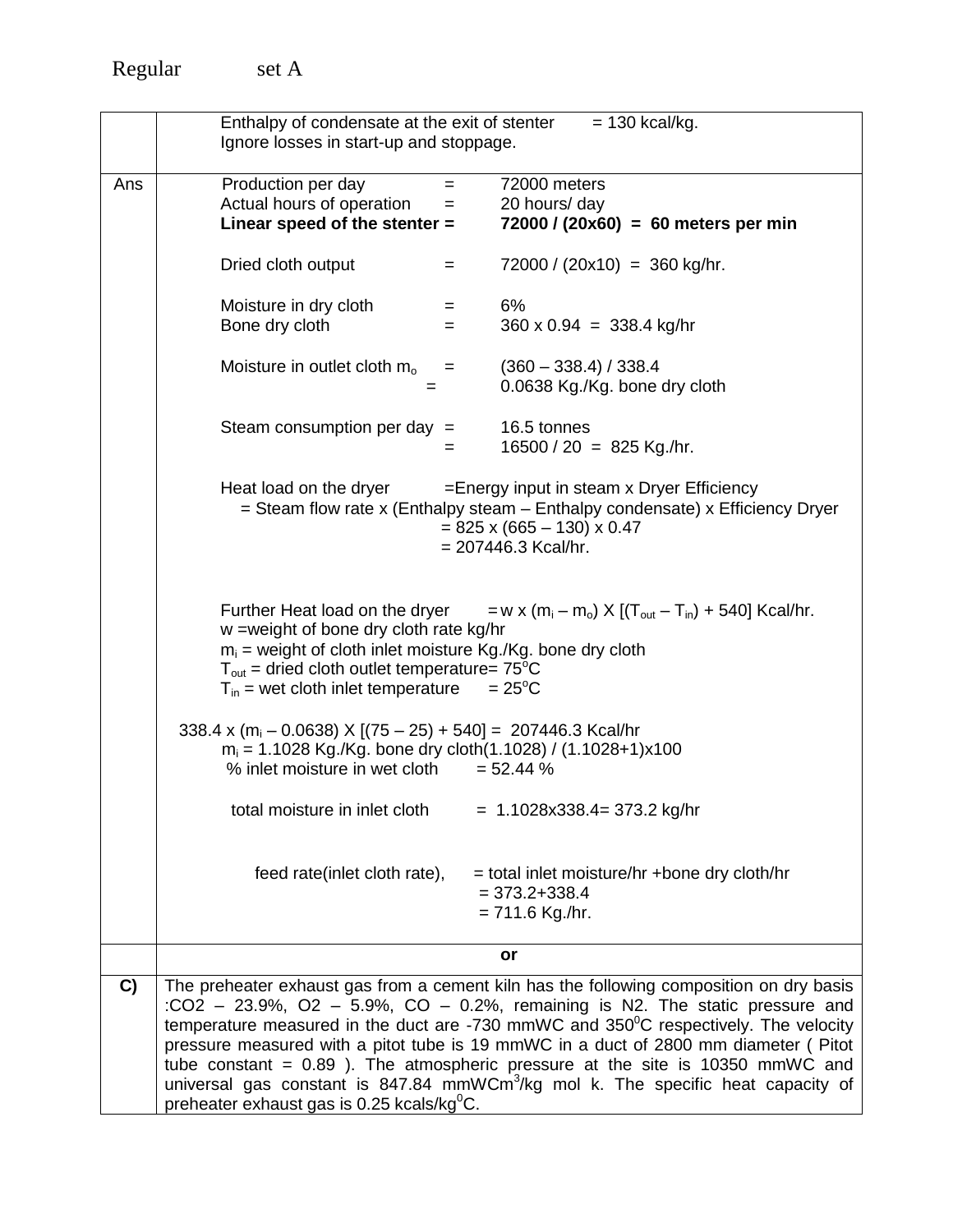|     | The static pressure developed by PH exhaust fan is 630mmWC and power drawn is 1582<br>kW. Calculate the efficiency of fan given that the motor efficiency is 92%.                                                                                                      |
|-----|------------------------------------------------------------------------------------------------------------------------------------------------------------------------------------------------------------------------------------------------------------------------|
|     | The management had decided to install a 1.3 MW power plant with a cycle efficiency of<br>15% by using this preheater exhaust gas. Calculate the exhaust gas temperature at the<br>outlet of waste heat recovery boiler of the power plant.                             |
| Ans | Molecular weight exhaust gas (dry basis) M<br>= %CO <sub>2</sub> xM <sub>CO2</sub> + %O <sub>2</sub> xM <sub>O2</sub> + %COxM <sub>CO</sub> + %N <sub>2</sub> x MN <sub>2</sub><br>$=$ {(23.9 x 44) + (5.9 x 32) + (0.2 x 28) + (70 x 28)}/100<br>$=$ 32.06 kg/kg mole |
|     | Exhaust Gas density at operating temperature = $y =$ [PM/RT]<br>$=$ [(10350 - 730) x 32.06)/{847.84 x (273+350)}<br>$= 0.584$ kg/m <sup>3</sup>                                                                                                                        |
|     | Duct Area = 3.14 x( 2.8/2) $^{2}$ = 6.15 m <sup>2</sup>                                                                                                                                                                                                                |
|     | Volume flow rate<br>=A Cp (2 x g x $\Delta$ P / $\gamma$ ) <sup>1/2</sup> = 6.15 x 0.89 (2 x 9.81x 19 /0.584) <sup>1/2</sup><br>$= 138.3 \text{ m}^3/\text{s}$<br>Volume flow rate= $497880 \text{ m}^3\text{/} \text{h}$                                              |
|     |                                                                                                                                                                                                                                                                        |
|     | Fan efficiency $=$ volumetric flow rate x pressure developed<br>(102 x power drawn x motor eff)                                                                                                                                                                        |
|     | $= 138.3 \times 630$ $\times 100 = 58.69\%$<br>(102x1582x0.92)                                                                                                                                                                                                         |
|     | $=$ Volume flow rate x density<br>Mass flow rate of preheater exhaust gas<br>$= 497880^{*}0.584 = 2,90,762$ kg/hr                                                                                                                                                      |
|     | Heat equivalent of power generated from power plant = $1.3$ MW = $1300 \times 860$<br>$= 1118000$ kCals/hr                                                                                                                                                             |
|     | Heat given up to power plant by exhaust gas<br>$= 290762$ x0.25 x(350-T <sub>o</sub> )x0.15                                                                                                                                                                            |
|     | $T_0$ = 350 - (1118000/(290945x0.25x0.15)) = 247.5 <sup>o</sup> C                                                                                                                                                                                                      |
|     | or                                                                                                                                                                                                                                                                     |
| D)  | For a commercial building, using the following data,                                                                                                                                                                                                                   |
|     | Determine the building cooling load in TR<br>(i)                                                                                                                                                                                                                       |
|     | Calculate the supply air quantity to the cooling space in $m^3/s$<br>(ii)                                                                                                                                                                                              |
|     |                                                                                                                                                                                                                                                                        |
|     | Outdoor conditions : DBT = $40^{\circ}$ C, WBT = $28^{\circ}$ C, Humidity = 19 g of water / kg of dry air                                                                                                                                                              |
|     | Desired indoor conditions : DBT = $25^{\circ}$ C, RH = 60 %, Humidity = 12 g of water / kg of dry<br>air                                                                                                                                                               |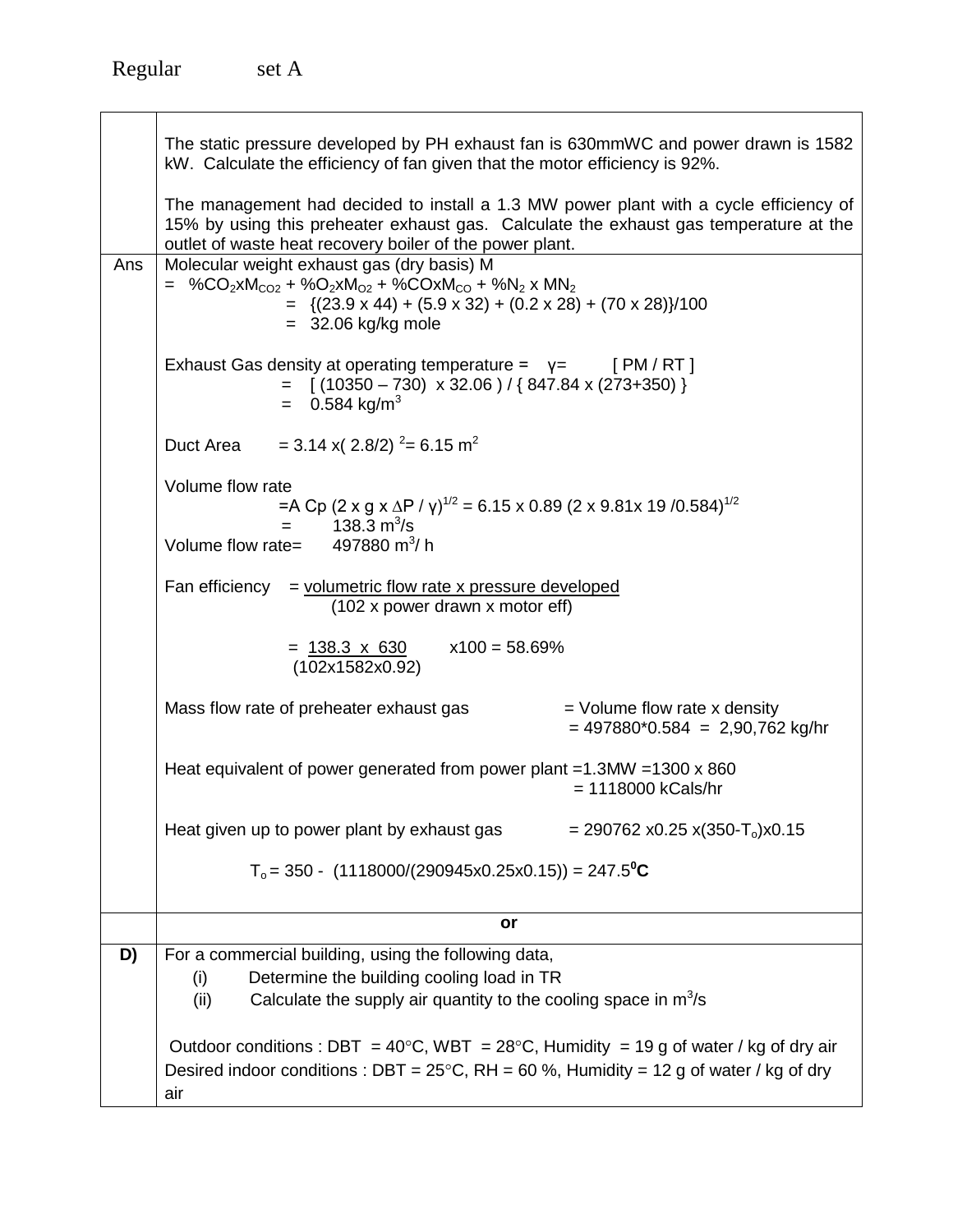|     | Total area of wall = $324 \text{ m}^2$ , out of which 50% is window area.                                                                                                                                                                                                                                                                                                                                                          |                                                                                                                                                                                                                                                                                                                                                                                                                                                                                                                                                                                                          |
|-----|------------------------------------------------------------------------------------------------------------------------------------------------------------------------------------------------------------------------------------------------------------------------------------------------------------------------------------------------------------------------------------------------------------------------------------|----------------------------------------------------------------------------------------------------------------------------------------------------------------------------------------------------------------------------------------------------------------------------------------------------------------------------------------------------------------------------------------------------------------------------------------------------------------------------------------------------------------------------------------------------------------------------------------------------------|
|     | U - Factor (Wall) = $0.33$ W/m <sup>2</sup> K<br>U – Factor (Roof) = $0.323$ W/m <sup>2</sup> K<br>U – factor [fixed windows with aluminium frames and a thermal break ] = 3.56 W/m <sup>2</sup> K<br>Other data:                                                                                                                                                                                                                  |                                                                                                                                                                                                                                                                                                                                                                                                                                                                                                                                                                                                          |
|     | decking.<br>SCL at 17 : 00 hr : Details : Glass Window = 605 W/ $m^2$<br>$\bullet$<br>Shading coefficient of Window = $0.74$<br>$\bullet$<br>work.<br>$\bullet$<br>$people = 0.9$<br>Fluorescent light in space = $21.5 \text{ W/m}^2$ ; CLF for lighting = 0.9<br>$\bullet$<br>$\bullet$<br>٠<br>Air changes/hr of infiltration = $0.3$<br>٠<br>Height of building $=$ 3.6 m<br>Supply air dry bulb temperature is $15^{\circ}$ C | 20 m x 25 m roof constructed of 100 mm concrete with 90 mm insulation & steel<br>CLTD at 17:00 hr : Details : Wall = 12°C; Roof = 44°C; Glass Window = $7^{\circ}$ C<br>Space is occupied from 8:00 to 17:00 hr by 30 people doing moderately active<br>Sensible heat gain / person = 75 W ; Latent heat gain / person = 55 W; CLF for<br>Ballast factor details = $1.2$ for fluorescent lights & $1.0$ for incandescent lights<br>Computers and office equipment in space produces 5.4 W/m <sup>2</sup> of sensible heat<br>One coffee maker produces 1050 W of sensible heat and 450 W of latent heat. |
| Ans | (i) Cooling Load Determination:                                                                                                                                                                                                                                                                                                                                                                                                    |                                                                                                                                                                                                                                                                                                                                                                                                                                                                                                                                                                                                          |
|     | I. External Heat Gain                                                                                                                                                                                                                                                                                                                                                                                                              |                                                                                                                                                                                                                                                                                                                                                                                                                                                                                                                                                                                                          |
|     | (i) Conduction heat gain through the wall                                                                                                                                                                                                                                                                                                                                                                                          | $= U$ – factor x net area of wall x CLTD<br>$= 0.33 \times (324*0.5) \times 12$ ] = 641.5 W                                                                                                                                                                                                                                                                                                                                                                                                                                                                                                              |
|     | (ii) Conduction heat gain through the roof                                                                                                                                                                                                                                                                                                                                                                                         | $= U -$ factor x net area of roof x CLTD<br>$= 0.323$ x (20 x 25) x 44<br>$= 7106 W$                                                                                                                                                                                                                                                                                                                                                                                                                                                                                                                     |
|     |                                                                                                                                                                                                                                                                                                                                                                                                                                    | (iii) Conduction heat gain through the windows = $U$ – factor x net area of windows x CLTD<br>$= (3.56 \times 162 \times 7) = 4037$ W                                                                                                                                                                                                                                                                                                                                                                                                                                                                    |
|     | (iv) Solar radiation through glass                                                                                                                                                                                                                                                                                                                                                                                                 | = Surface area x Shading coefficient x SCL<br>$= (162 \times 0.74 \times 605) = 72527 W$                                                                                                                                                                                                                                                                                                                                                                                                                                                                                                                 |
|     | II. Internal Heat Gain                                                                                                                                                                                                                                                                                                                                                                                                             |                                                                                                                                                                                                                                                                                                                                                                                                                                                                                                                                                                                                          |
|     | (i) Heat gain from people                                                                                                                                                                                                                                                                                                                                                                                                          | =Sensible heat gain + Latent heat gain                                                                                                                                                                                                                                                                                                                                                                                                                                                                                                                                                                   |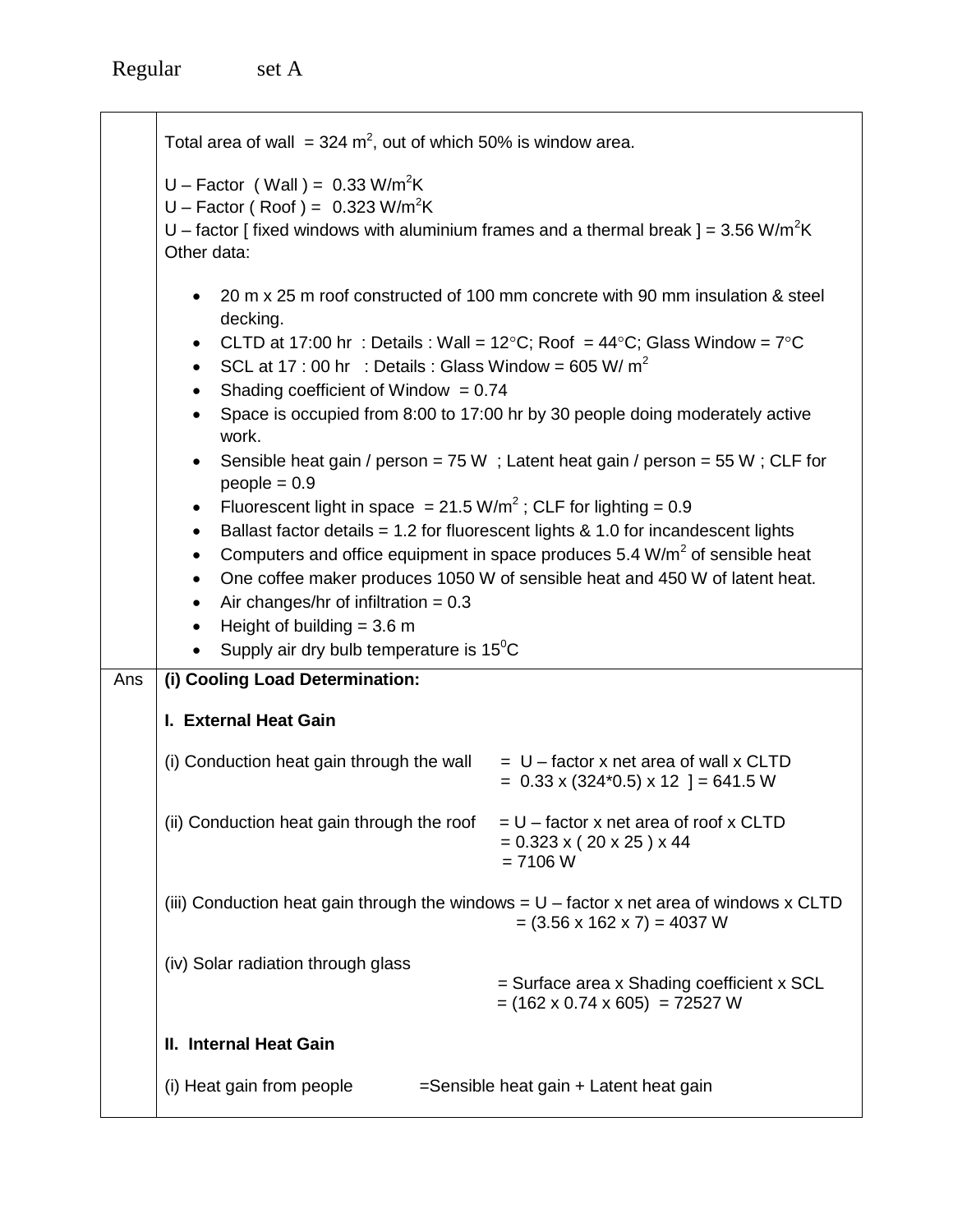Regular set A

|                  | Sensible heat gain                                                                                                                                                                 | $=(30 \times 75 \times 0.9) = 2025$ W                                                                                                                                             |                                                                     | $=$ (No. of people x Sensible heat gain / person x CLF)      |
|------------------|------------------------------------------------------------------------------------------------------------------------------------------------------------------------------------|-----------------------------------------------------------------------------------------------------------------------------------------------------------------------------------|---------------------------------------------------------------------|--------------------------------------------------------------|
| Latent heat gain |                                                                                                                                                                                    | $= (30 \times 55) = 1650 \text{ W}$                                                                                                                                               | $=$ No. of people x Latent heat gain / person                       |                                                              |
|                  | Therefore, Heat gain from people = $(2025 + 1650) = 3675$ W                                                                                                                        |                                                                                                                                                                                   |                                                                     |                                                              |
|                  | (ii) Heat gain from lighting<br>Energy input                                                                                                                                       | $=$ (Energy input x Ballast factor x CLF)<br>$= 21.5 \times (20 \times 25) = 10750$ W                                                                                             |                                                                     | $=$ (Amount of lighting in space / unit area) $x$ Floor area |
|                  | Therefore, heat gain from lighting = $(10750 \times 1.2 \times 0.9)$ = 11610 W                                                                                                     |                                                                                                                                                                                   |                                                                     |                                                              |
|                  | (iii) Heat generated by equipment :                                                                                                                                                |                                                                                                                                                                                   |                                                                     |                                                              |
|                  | Sensible heat generated by coffee maker<br>Latent heat generated by coffee maker<br>Sensible heat gain by computers and office equipment<br>Therefore, Heat generated by equipment |                                                                                                                                                                                   | $=1050 W$<br>$= 450 W$<br>$= 5.4 \times 500 = 2700 W$<br>$= 4200 W$ |                                                              |
|                  | $(iv)$ Heat gain through air infiltration = (Sensible heat gain + Latent heat gain)                                                                                                |                                                                                                                                                                                   |                                                                     |                                                              |
| Airflow          | Sensible heat gain                                                                                                                                                                 | = $(1210 \times \text{airflow} \times \Delta T)$<br>$=$ (Volume of space x air change rate) / 3600                                                                                |                                                                     |                                                              |
| Latent heat gain | Therefore, sensible heat gain                                                                                                                                                      | $= \{ (20 \times 25 \times 3.6) \times 0.3 \} / 3600$<br>$= 0.15$ m <sup>3</sup> /s<br>=1210 x 0.15 x ( $40 - 25$ ) = 2722.5 W<br>$=3010 \times 0.15 \times (19 - 12) = 3160.5 W$ |                                                                     |                                                              |
| No.              | <b>Space Load Components</b>                                                                                                                                                       |                                                                                                                                                                                   | <b>Sensible Heat Load</b><br>(W)                                    | <b>Latent Heat</b>                                           |
| 1.               | Conduction through exterior wall                                                                                                                                                   |                                                                                                                                                                                   | 641.5                                                               | Load (W)                                                     |
| 2.               | Conduction through roof                                                                                                                                                            |                                                                                                                                                                                   | 7106                                                                | $-- -$                                                       |
| 3.               | Conduction through windows                                                                                                                                                         |                                                                                                                                                                                   | 4037.0                                                              |                                                              |
| 4.               | Solar radiation through windows                                                                                                                                                    |                                                                                                                                                                                   | 72527                                                               |                                                              |
| $\overline{5}$ . | Heat gained from people                                                                                                                                                            |                                                                                                                                                                                   | 2025                                                                | 1650                                                         |
| 6.               | Heat gained from lighting                                                                                                                                                          |                                                                                                                                                                                   | 11610                                                               | $---$                                                        |
| $\overline{7}$ . | Heat gained from equipment                                                                                                                                                         |                                                                                                                                                                                   | 3750                                                                | 450                                                          |
| 8.               |                                                                                                                                                                                    |                                                                                                                                                                                   | 2722.5                                                              | 3160.5                                                       |
|                  | Heat gained by air infiltration<br><b>Total space cooling load</b>                                                                                                                 |                                                                                                                                                                                   | 104419                                                              | 5260.5                                                       |
|                  | (ii) Supply Air Quantity Calculation:                                                                                                                                              | Total Cooling Load = 109679.5W/3516 = 31.2 TR                                                                                                                                     |                                                                     |                                                              |
| Supply air flow  |                                                                                                                                                                                    | = Sensible heat gain / $\{1210 * (Room dry bulb temperature)$<br>= 104419 W / {1210 J/m <sup>30</sup> K*(25 - 15) <sup>o</sup> C}<br>$= 8.63 \text{ m}^3/\text{s}$                |                                                                     | - Supply dry bulb temperature)}                              |